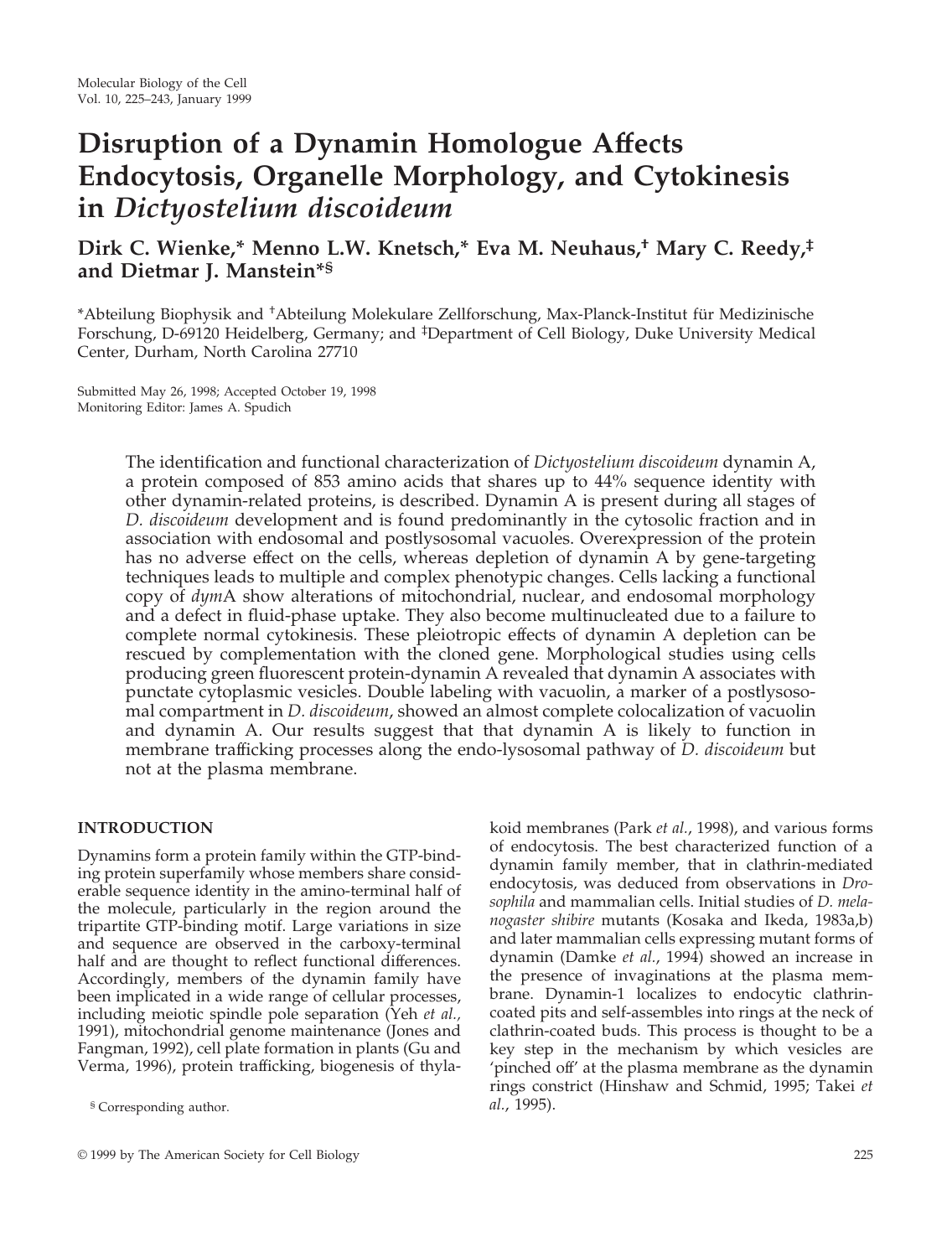Many questions remain about the structure and function of dynamins, particularly in regard to a potential role in the organization of the cytoskeleton and the regulation and maintenance of cell shape (Urrutia *et al*., 1997). The present study attempted to identify a dynamin homologue in *Dictyostelium discoideum* and to elucidate its function in this genetically tractable, unicellular organism. These highly motile cells have proven to be a useful system in which to investigate the molecular mechanisms regulating protein and vesicular trafficking along the biosynthetic and endosomal pathways. There is good evidence that many of the components involved in secretion, protein sorting, and endocytosis are well conserved between *D. discoideum* and mammalian cells (Buczynski *et al*., 1997).

We report here the identification, cloning, and characterization of the dynamin-like protein dynamin A from *D. discoideum*. A PCR-based approach was used to identify *dym*A, the gene encoding dynamin A. The functional importance of dynamin A was examined by gene replacement and overexpression of the cloned gene in *D. discoideum.* Disruption of *dym*A causes major changes in the morphology and behavior of *D. discoideum* cells. The mutant cells are large and multinucleated and grow more slowly than wild-type cells. Cells lacking a functional copy of *dym*A show a marked reduction in cell polarity, display aberrant motile behavior, and frequently fail to complete cytokinesis. A role of dynamin A in endocytosis is suggested by the observations that, compared with control cells, the uptake of fluid-phase markers is twofold reduced in  $\frac{dym}{2}$  cells and the transit time of the fluid-phase markers is twofold increased. Analysis by electron microscopy revealed extensive areas with small vesicular profiles in  $dyn/A^-$  cells and changes in the morphology of mitochondria and the cell nucleus. A causal relationship between the lack of dynamin A and these phenotypic changes was confirmed by complementation of the  $\frac{dymA}{2}$  cells with the cloned gene. Recovery of *dym*A expression was accompanied by stable reversion to the wild-type phenotype.

#### **MATERIALS AND METHODS**

#### *Strains, Media, and Buffers*

*D. discoideum* wild-type and mutant strains were grown on plastic culture dishes or in conical flasks in HL-5c medium. Media for growth of  $dynA^-$  strains HDM1701, HDM1702, and HDM1703 contained 4  $\mu$ g/ml blasticidin (ICN Biomedicals, Eschwege, Germany). Buffers used were TBS (20 mM Tris-HCl, 150 mM NaCl, pH 7.5) and PBS (10 mM  $\text{Na}_2\text{HPO}_4$ , 2 mM  $\text{KH}_2\text{PO}_4$ , 137 mM NaCl, pH 7.5). *Escherichia coli* strain XL1-Blue (Stratagene, Heidelberg, Germany) was used for all DNA work unless stated otherwise.

# *Cloning and Sequencing*

The *D. discoideum dym*A gene was cloned using PCR techniques. The oligonucleotide pair used to amplify the dynamin-related sequences, 5'-GATTTCTTACCAGGAGGTTCAGGTAT-3' and 5'- GCATCIGTACCTTCATCCAT-3', corresponds to the conserved amino acid sequences DFLPRGSGI and MDEGTDA of human dynamin-1. For the isolation of the cDNA clone, a *D. discoideum* λ-gt11 cDNA library (Clontech, Heidelberg, Germany) was divided into ten fractions made from plates with  ${\sim}50$ ,000–100,000 plaques. Each fraction was screened using PCR for the appearance of a 0.5-kilobase (kb) fragment. One of the positive fractions was subdivided into eight fractions made from plates with  $\sim$ 15,000 plaques and rescreened. The final  $\lambda$  cDNA clone was isolated by filter screening of a positive fraction using the 500-base pair (bp) PCR fragment as the probe. Standard cloning and DNA hybridization methods were used (Sambrook *et al*., 1989). A genomic clone was isolated to obtain the entire coding sequence of *dym*A. *D. discoideum* genomic DNA was purified from Ax2 cells as described by Manstein *et al.*, 1989. Southern blot analysis revealed that a 6- to 7-kb *Hin*dIII–*Eco*RI fragment harbored the complete *Dym*A gene. Consequently a 6- to 7-kb *Hin*dIII–*Eco*RI partial genomic DNA library was created in pBluescript using *E. coli* strain XL2-Blue (Stratagene) as the host, and 1500 colonies were screened with the 500-bp PCR fragment described above. Sequencing confirmed that a 6.6- kb *Hin*dIII–*Eco*RI fragment contained the entire *dym*A gene, and the genomic clone was designated pBS-DYMA. Sequencing was performed using a Sequenase kit (Amersham Buchler, Braunschweig, Germany). Restriction enzymes and T4 DNA ligase were from Boehringer Mannheim (Mannheim, Germany).

#### *Gene Replacement*

Plasmid pBS- $\Delta$ DYMA was generated for the replacement of the *dym*A gene in *D. discoideum* (Figure 3). First, pBS-DYMA was cut with *SpeI* and religated to obtain pBS-DYMA $\triangle$ Spe. The 134-bp *Bam*HI–*Eco*RV DNA fragment of pBS-DYMADSpe was then replaced by the 1.4-kb blasticidin S resistance cassette from pBsr2 (Sutoh, 1993). The resulting construct (pBS-DDYMA) had the blasticidin S resistance cassette inserted 664 bp downstream of the *dym*A start codon and in the same orientation as the *dym*A gene.

For transformation of wild-type Ax2 cells, 20  $\mu$ g of pBS- $\Delta$ DYMA were digested with *Nde*I–*Spe*I to release the replacement fragment from the vector sequence. The DNA was dephosphorylated with shrimp alkaline phosphatase (Amersham Buchler), phenol/chloroform extracted, ethanol precipitated, and resuspended in 20  $\mu$ l Tris-EDTA, pH 8.0. Alternatively, after digestion with *Nde*I–*Spe*I the replacement fragment was gel purified and resuspended in 20  $\mu$ l Tris-EDTA, pH 8.0. Transformation of *D. discoideum* cells was carried out as described (De Hostos *et al.*, 1991). Selection for transformants was applied 24 h after transformation in medium containing  $4 \mu$ g/ml blasticidin S. Colonies appeared around day 5. Transformants were picked after 7–10 d and subcloned by spreading series of diluted cell suspensions onto SM agar plates containing *Klebsiella aerogenes*. Transformants were screened by PCR, and the replacement event was verified by Southern blot analysis.

#### *Extrachromosomal Expression of Dynamin A*

For complementation studies, the entire *dym*A gene was recovered from plasmid pBS-DYMA as a 6.6-kbp *Sal*I–*Xba*I fragment. This fragment also contained 1.5 kbp of 5'-flanking region including the native promoter of *dym*A. The *Sal*I–*Xba*I fragment was cloned into the *Dictyostelium* expression plasmid pDXA-3C (Manstein *et al*., 1995), cut *Sal*I–*Xba*I thus releasing the actin 15 promoter. The resulting construct (pDX-DYMA) was transformed into  $dynA^-$  cells, and transformants were selected in growth medium containing 10  $\mu$ g/ml G418.

#### *Expression of Green Fluorescent Protein (GFP)–Dynamin A*

A vector for expression of a GFP–dynamin A fusion protein in *D. discoideum* under the control of the actin 15 promoter was con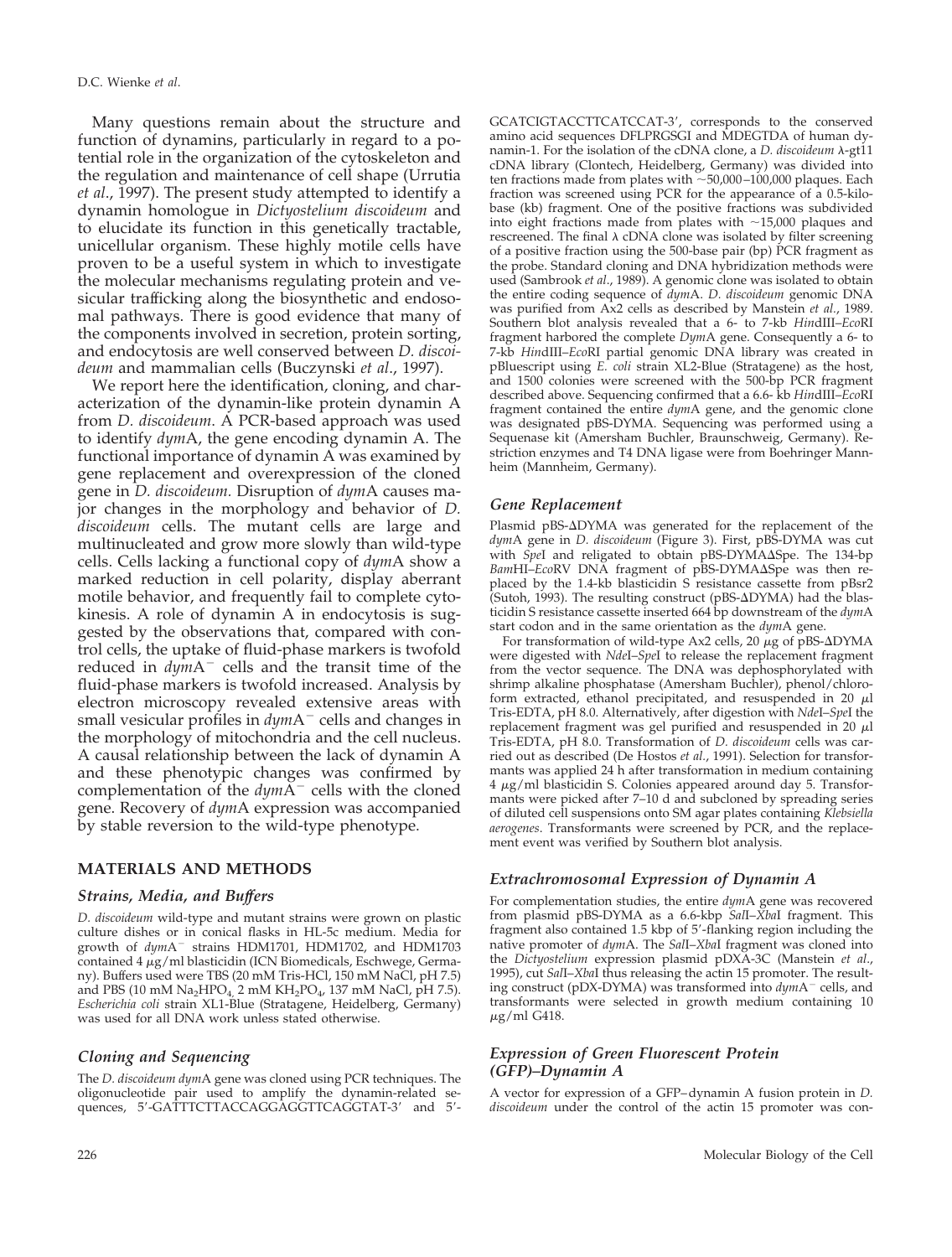structed from the transformation vector pDEX H (Faix *et al.*, 1992). The insert contained a continuous reading frame composed of, first, the coding sequence of S65T-GFP from *A. victoria* (Heim *et al*., 1995); second, an oligopeptide linker consisting of four glycine-serineglycine repeats (Westphal *et al.*, 1997); and third, the entire *dym*A coding sequence. The vector was introduced into the genome of Ax2 cells using electroporation, and transformants were selected in growth medium containing  $10 \mu g/ml$  G418. The transformant clone HDM1718 was used for morphological studies.

#### *Antibody Production and Western Blot Analysis*

A fragment containing amino acids 1–380 was expressed as GST fusion protein and purified on a GST-agarose column. Polyclonal antisera against dynamin A were obtained from rabbits immunized with the GST-fusion protein. Antibodies were affinity purified using a dynamin fragment corresponding to amino acids 1–568 that was CNBr coupled to Sepharose. Eluted antibody was precipitated with 50% NH4SO4, resuspended in PBS, and dialyzed overnight at 4°C against PBS. For immunoblotting, *D. discoideum* proteins from wildtype and mutant strains were separated on a 10% SDS-PAGE gel and electroblotted onto nitrocellulose (Schleicher & Schüll, Dassel, Germany). The nitrocellulose blot was blocked in TBS containing 5% nonfat dry milk powder for 1 h, incubated with 1:1000 dilution of affinity-purified anti-dynamin antibody in the same buffer for either 1 h at room temperature or overnight at 4°C followed by detection with an HRP-conjugated secondary antibody (Bio-Rad, Munich, Germany). Detection by ECL was performed according to manufacturer's instructions (Amersham Buchler).

#### *Fluorescence Microscopy*

Cells at a density of  $1 \times 10^6$  cells/ml were placed on 12-mm coverslips and allowed to attach for 30 min. Fixation of cells was performed in methanol applying a temperature gradient from  $-85$ to 235°C for 30 min (Neuhaus *et al*., 1998). The cells were rehydrated in PBS and blocked in PBS containing 3% BSA followed by incubation in primary antibody for 30 min at room temperature. Immunolocalization of dynamin A used antibody PAD1 at a dilution of 1:20 in PBS containing 3% BSA and 0.1% Triton X-100. For immunostaining of mitochondria, the monoclonal  $\alpha$ -mitoporin-antibody 70-100-1 was used (Troll *et al*., 1992). Other primary antibodies used were monoclonal antibody 190-340-8 (Weiner *et al*., 1993) to stain the Golgi complex, monoclonal vacuolin antibody 221-1-1 to stain late endosomes (Rauchenberger *et al*., 1997), and a polyclonal GFP antibody (Clontech). Primary antibodies were diluted 1:5 before use or 1:200 in the case of the polyclonal GFP antibody. After washing with PBS and PBS/3% BSA, cells were incubated for 20 min in Cy3-labeled secondary antibody (Amersham Buchler) diluted 1:500. Nuclei were stained with 0.1  $\mu$ g/ml 4',6'-diamidino-2phenylindole (DAPI) for 5 min. Coverslips were mounted on glass slides with Moviol (Heimer and Taylor, 1974). Double immunofluorescence was performed using Cy3-labeled secondary antibodies together with Alexa488-labeled secondary antibodies (Molecular Probes, Leiden, Germany). Images were recorded on a Zeiss Axiovert 135 inverted microscope equipped with a Quantix camera (Photometrics, Tucson, AZ), controlled by IP-Lab software. For confocal microscopy, a confocal microscope DM/IRB (Leica, Nussloch, Germany) was used, and optical sections were recorded at 0.4  $\mu$ m per vertical step and 8 times averaging.

#### *Video Microscopy*

For video microscopy, cells were transferred to covered chamber glasses (Nunc, Naperville, IN). Sequences were recorded in real time on videotape using a Sony SSC-370CE video camera with an Argus 20 controller (Hamamatsu Photonics, Herrsching, Germany). Time lapse series were acquired using the Photometrics Quantix camera and transferred to a Macintosh 9500 for analysis and storage.

Synchronous morphological differentiation was induced by starvation on MMC agar (20 mM 2-(*N*-morpholino)ethanesulfonic acid [MES], pH 6.8; 2 mM MgCl<sub>2</sub>; 0.2 mM CaCl<sub>2</sub>; 2% [wt/vol] Bacto agar [Difco, Detroit, MI]). Structures from various stages of development were visualized using an Olympus B061 microscope (Olympus, Lake Success, NY) and the Sony video camera. A Scion VG-5 frame grabber was used for transfer of images to a Macintosh 9500.

#### *Transmission Electron Microscopy (TEM)*

TEM for Figure 9 was performed as described by Novak and coworkers (1995). TEM for Figures 10 and 12 was carried out according to Neuhaus *et al*. (1998).

#### *Measurement of Pinocytosis and Phagocytosis*

Fluid-phase endocytosis and exocytosis of surface-attached wildtype  $\overline{A}x2$ , rescue cells, and  $\frac{d\psi}{2}$  cells were quantitatively analyzed using a method adapted from Bacon *et al.* (1994). Cells were grown to confluency on 6-cm Petri dishes or in shaking culture at a density of  $4 \times 10^6$  cells/ml. To determine fluid-phase uptake, cells were incubated with 1 mg/ml FITC-dextran in growth medium for various lengths of time. For measuring exocytosis, surface-attached cells were incubated with 1 mg/ml FITC-dextran for 2 h, washed twice, and transferred to fresh growth medium. To determine intracellular transit time of fluid phase, cells were incubated with 5 mg/ml FITC-dextran for 10 min, washed twice, and transferred to fresh medium. At the indicated times, cells were washed twice with 200 mM phosphate buffer, pH 6.3, and once with 50 mM phosphate buffer, pH 9.2. Cells were resuspended in 1 ml 50 mM phosphate buffer, pH 9.2, transferred to tubes, and lysed with 0.4% Triton X-100. After centrifugation the fluorescence of the supernatant was measured in an SLM 8000 spectrofluorimeter at excitation and emission wavelengths of 493 and 516 nm, respectively. The data shown were normalized with respect to total protein content of the cells, as determined with Bradford reagent (Bio-Rad).

Phagocytic ability was measured by a modification to the method of Temesvari and co-workers (1996). Briefly, 1- $\mu$ m carboxylatemodified, fluorescent polystyrene beads (Molecular Probes) were incubated with cells grown in shaking suspension culture to 3  $\times$ 106 /ml. The ratio of cells to beads was 1:100. Samples (1 ml) were mixed with 4 ml ice-cold MES buffer, pH 6.5, and placed on a 8-ml cushion of 20% PEG 8000 in MES buffer. Centrifugation at 2000  $\times g$ for 10 min separated ingested beads from uningested and attached beads. The uppermost layer and the cushion were removed by careful aspiration, and the cell pellet was washed in 5 mM glycine, 100 mM sucrose, pH 8.5. Cells were lysed in 100  $\mu$ l of the same buffer containing 1% octylglucopyranosid. Samples were diluted to 1 ml, and fluorescence intensities were measured using excitation and emission wavelengths of 595 and 644 nm, respectively. Normalization of data to total protein content was as described above.

#### *Functional Analysis of the Contractile Vacuolar System*

To assess the function of the contractile vacuolar system the method described by Kuwayama and colleagues (1996) was used. Amebae were harvested by centrifugation, washed free of medium, and starved for 1 h in phosphate buffer. Cells were incubated in the presence of 300 mM glucose, water, or phosphate buffer as different osmotic environments in plastic tissue culture dishes. Cells were then monitored visually by video microscopy as described above. For quantitative analysis of viability after treatment a certain amount of cells were plated on bacteria lawns and the number of colonies counted after 4 d.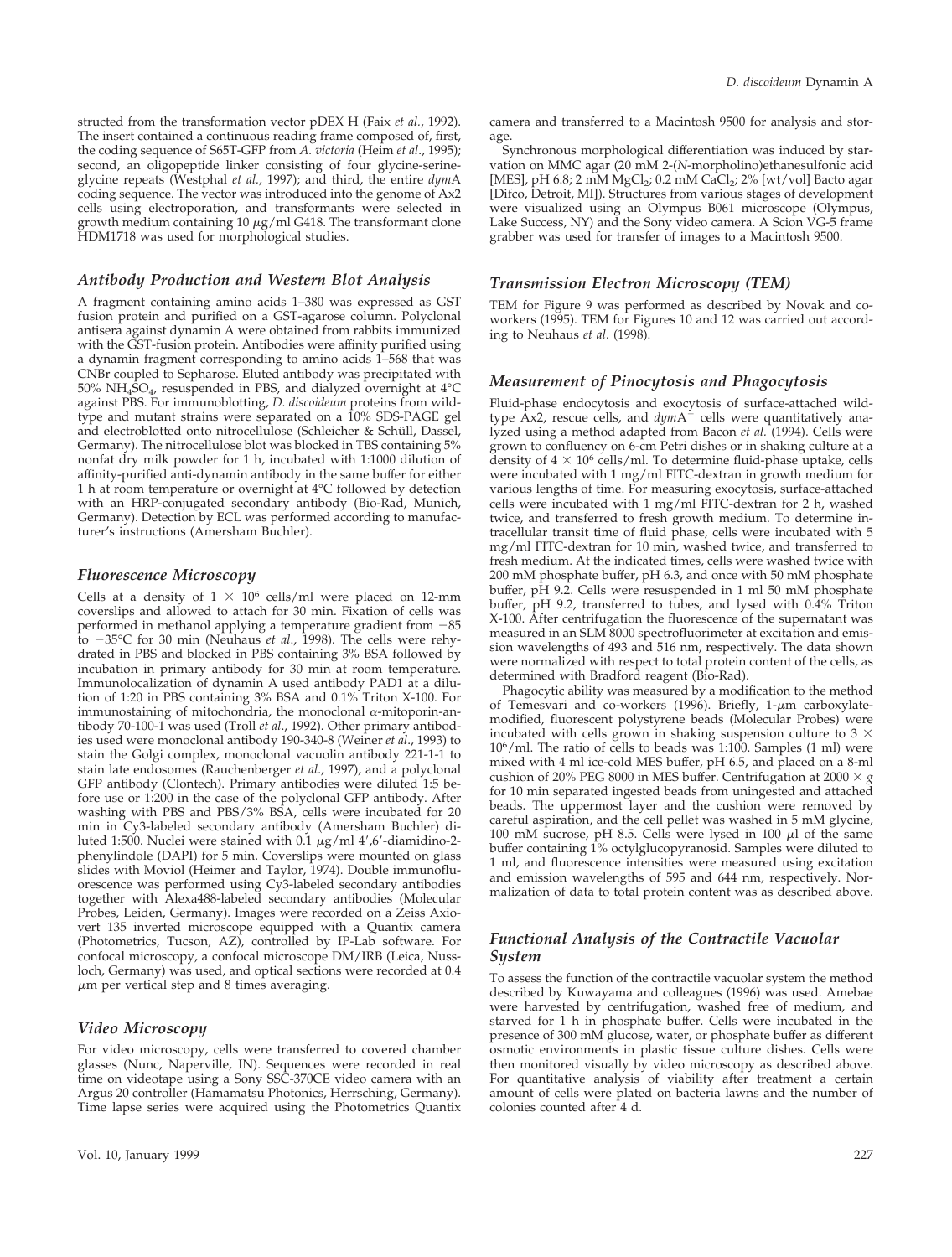#### *Functional Analysis of the Mitochondrial System*

To assess the function of the mitochondrial system, the activity of the mitochondrial marker succinate dehydrogenase was measured in whole-cell lysates as described by Morré and co-workers (1987). As a control, the activity of the cytoplasmic marker alkaline phosphatase was determined. Cells were washed in MES buffer, resuspended at  $3 \times 10^7$  cells/ml, and lysed by forced passage through a  $\bar{5}$ - $\mu$ m pore filter (Schleicher & Schüll). To measure succinate dehydrogenase activity,  $10-50 \mu l$  of whole-cell lysate were mixed with a buffer containing 40 mM sodium phosphate (pH 7.4), 250  $\mu$ g/ml tetranitroblue tetrazoliumchloride (Sigma), 10 mM sodium succinate to a final volume of 500  $\mu$ l and incubated at room temperature. After 30–60 min the reaction was stopped by the addition of 500  $\mu$ l 4% SDS, and absorbance was measured at 570 nm.

Alkaline phosphatase activity was measured by mixing  $10-50 \mu$ l of whole cell lysate with a solution consisting of 50 mM Tris-HCl (pH 9.0), 10 mM MgCl<sub>2</sub>, and 2.6 mg/ml *p*-nitrophenyl phosphatase (Sigma) to a final volume of 1 ml. After incubation for 30 min at room temperature, absorbance was measured at 404 nm. The data obtained in the succinate dehydrogenase assay were normalized for protein content or alkaline phosphatase activity.

## **RESULTS**

We used PCR techniques to identify *dym*A, the gene encoding dynamin A. Both cDNA and gDNA libraries were screened to obtain a full-length *dym*A clone. Comparison of cDNA and gDNA revealed a single 83-bp intron near the  $5'$ - end of the gene.

The nucleotide sequence of *dym*A revealed an open reading frame of 2559 bp encoding the 853-amino acid polypeptide chain of dynamin A (Figure 1A). With a calculated molecular mass of 96.1 kDa, dynamin A is similar in size to other members of the dynamin family (Obar *et al.*, 1990, van der Bliek and Meyerowitz, 1991, Guan *et al.*, 1993). Dynamin A contains the dynamin consensus motif LPRGSGIVTR (residues 51– 60) and sequences corresponding to the tripartite GTPbinding motif (Bourne *et al.*, 1991). The high homology of dynamin A to other members of the dynamin family is mainly confined to the N terminus. For the first 360 amino acids the sequence identity is 57% to rat DLP1, 56% to human dynamin-1, 54% to *D. melanogaster* shibire protein, and 55% to yeast Dnm1p (Figure 1B). The GGARI motif (residues 360–364) marks the carboxy-terminal end of the region of high similarity between dynamin A and the shibire-like dynamins. As previously described for all dynamin-like GTPases, the C terminus shows a higher level of sequence divergence. In the central part of dynamin A (residues 365–500), the highest degree of sequence similarity is observed with DLP1 (49%), Dnm1p (43.0%), and Vps1p (38.3%).

The region of dynamin A formed by residues 500– 730 shows no similarity to the primary sequence of other members of the dynamin family. Secondary structure analysis shows that this region is highly hydrophilic and has a high surface probability. This part of dynamin A is almost devoid of charged residues, but is rich in polar amino acids (67%) and contains a high proportion of glutamine (25%), asparagine (23%), and serine (14%) residues that appear in long stretches of up to 13 amino acids (Figure 1A). The central part of the QNS-rich region, corresponding to residues 573–624, comes closest to the proline-rich domain observed with other dynamin family members. This region is basic in composition ( $pI = 10.0$ ), and 12 of 51 residues are prolines.

The C-terminal domain of dynamin A (residues 730–853) shares 51 and 43% sequence identity with the corresponding regions of DPL1 and Dnm1p. This part of the protein is predicted to be  $\alpha$ -helical and marked by an abundance of charged residues (40%), with the number of basic residues (20) almost equaling the number of acidic residues (22). The C-terminal end of classical dynamins is formed by a basic, prolineand arginine-rich domain (PRD) that exhibits no significant sequence similarity to that of dynamin A. However, residues 660–742 of dynamin-1 share 43% sequence identity with residues 730–853 of dynamin A (Figure 1C). This 13-kDa domain of dynamin-1 corresponds to a GTPase effector domain (GED) and is required for efficient GTPase activity (Muhlberg *et al.*, 1997).

After lysis of wild-type cells and cells overproducing the protein, dynamin A was predominantly  $(\sim 90\%)$  found in the soluble fraction (Figure 2). Further subcellular fractionation of the membrane-associated protein by sucrose gradient centrifugation showed the protein to be enriched in the microsomal fraction (data not shown). The polyclonal antibody PAD1, specific for the N-terminal 380 amino acids of dynamin A, was used for immunoblot analysis. This antibody reacts predominantly with a 96-kDa antigen in whole-cell lysates of Ax2 (see below). The size of the detected antigen agrees well with that of the purified protein (Wienke *et al.*, 1997) and the molecular mass of dynamin A deduced from its amino acid sequence.

# *Generation of dymA*<sup>-</sup> *Cells by Gene Replacement*

The *dym*A locus was disrupted by transforming wildtype Ax2 cells with linearized replacement fragments from vector pBS-DDYMA, using resistance against blasticidin S as a selectable marker. After 5–8 d of selection, typically 100–150 colonies were obtained. Thirty to 40 transformants were cloned and screened for the disruption of the *dym*A gene by PCR (data not shown). In three independent experiments, screening indicated that 5–15% of the transformants were potentially *dymA<sup>-</sup>*. The frequency of the desired recombination event was higher (30–40%) when the replacement fragment was gel purified before transformation.

Positive transformants from the PCR screen were analyzed by Southern blotting to confirm the disruption of the *dym*A gene locus and to determine its molecular organization in the mutant strains. A 0.6-kb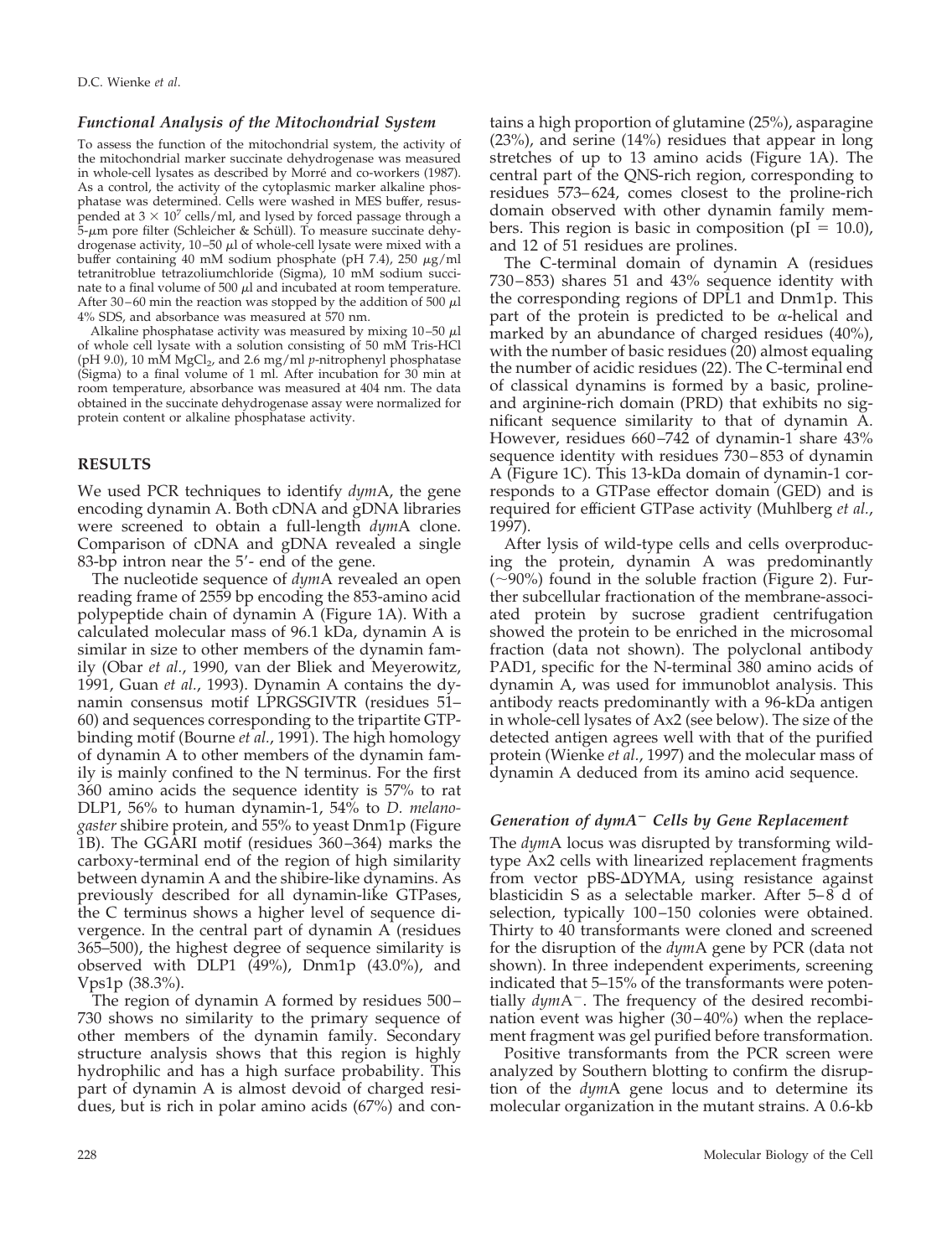A



**Figure 1.** Sequence analysis of *D. discoideum* dynamin A. (A) Predicted amino acid sequence of dynamin A. Dynamin A has a calculated molecular mass of 96.1 kDa and an isoelectric point of 7.0. The tripartite GTP-binding motif is underlined. (B) Sequence alignment of the GTP-binding domains of *D. discoideum* dynamin A (top), human dynamin-1 (middle), and yeast Dnm1p (bottom). An insert in the Dnm1p sequence corresponding to residues 73–114 was omitted from the alignment. The position of the insert is marked by an X in the alignment. Gaps are presented as —. (C) Sequence alignment of the putative GTPase effector domains of dynamin A, human dynamin-1, and the *shibire* gene product. (D) Diagram of dynamin A structural domains. The GTPase domain is shown in solid black, and the tripartite GTP-binding motif is indicated as white bars. LZ, leucine zipper; GED, GTPase effector domain; QNS, glutamine-asparagine-serine-rich domain. The basic, proline-rich part of the QNS-rich region, corresponding to residues 573 to 624, is shown in dark gray.

fragment from the 5'-end of the  $dymA$  cDNA was used as a probe. The expected hybridization pattern for this probe with wild-type DNA is depicted in Figure 3A. Homologous recombination with the replacement construct is expected to cause a band shift for the *Xba*I–*Eco*RI digest from 7.5 to 3.3 kb and for the *Cla*I digest from 2.6 to 3.8 kb in the  $\text{dymA}^-$  cells (Figure 3B). The Southern blot in Figure 3C is consistent with the predicted change in the hybridization pattern. Further Southern blot analysis with the blasticidin resistance cassette as a probe confirmed that only one copy



**Figure 2.** Cellular distribution of dynamin A. Dynamin A is abundant in cytosol. Immunoblots stained with anti-dynamin A antibody PAD1 showing *D. discoideum* whole-cell lysate (L), supernatant after 15 min centrifugation at 15,000  $\times$  *g* (S), and pellet (P).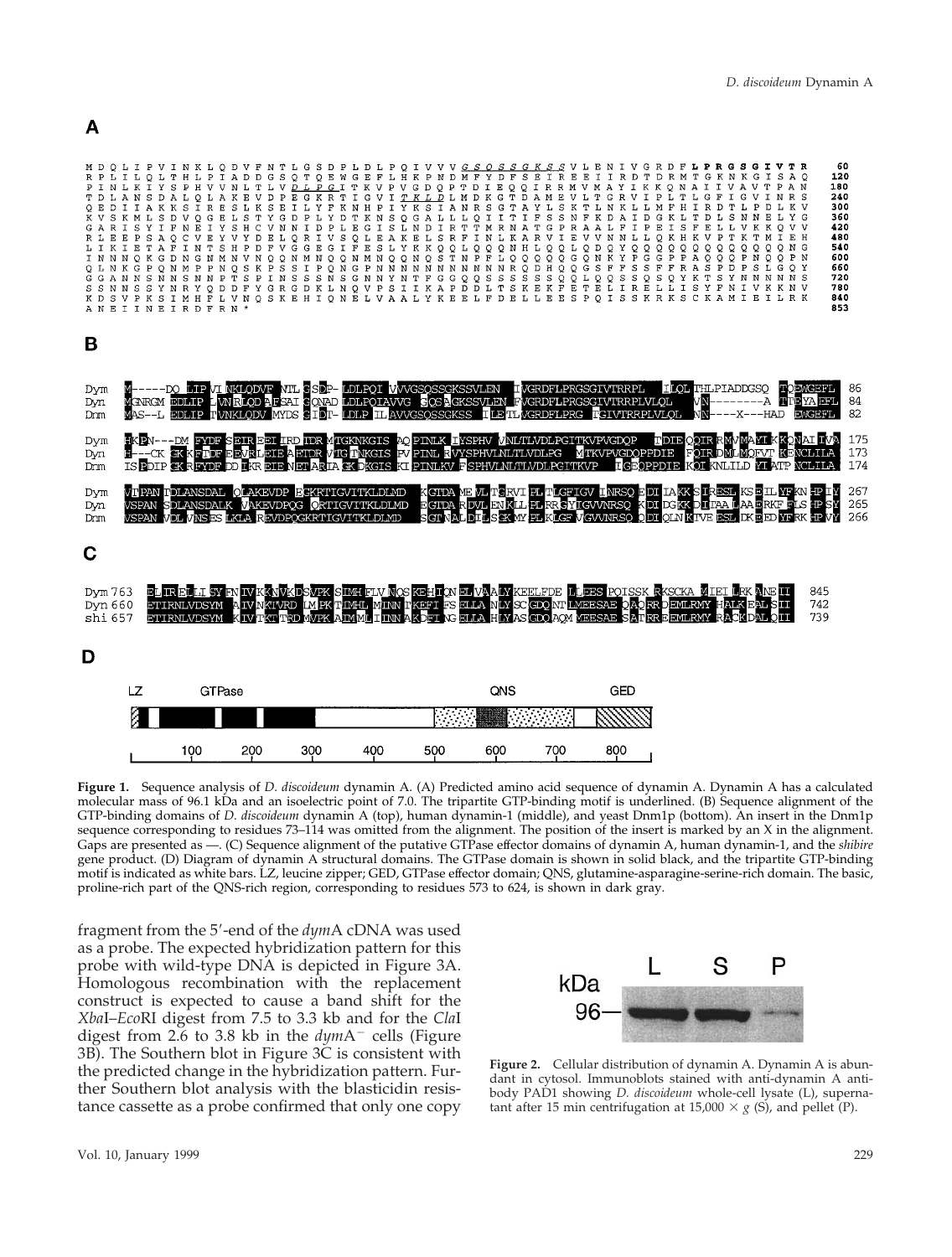

**Figure 3.** Disruption of *dym*A by gene replacement. (A) Known map of wild-type dymA locus. (B) Map of  $\partial y$ mA<sup>-</sup> cells as derived from the Southern blot shown in C. The lighter lines with numbers underneath indicate the size of the restriction fragment (in kilobases) hybridizing with the probe when genomic DNA is digested with the enzymes shown on the right (X, *Xba*I; C, *Cla*I; N, *Nde*I; B, *Bam*HI; E, *Eco*RV; S, *Spe*I; RI, *Eco*RI).

of the replacement fragment had been integrated in the *dym*A gene and no other gene loci had been affected (data not shown). Cell lines HDM1701, HDM1702, and HDM1703, each with a disrupted *dym*A gene locus, were obtained from three different transformations and will be referred to, in the following text, as  $dyn<sup>-</sup>$  cells.



**Figure 4.** Immunoblot analysis of  $dyn<sup>n</sup>A<sup>-</sup>$  cells. Whole-cell protein (50  $\mu$ g) from Ax2 cells (lane 1),  $dynA^-$  cells (lane 2), and  $dynA^$ cells rescued by transformation with a plasmid bearing the wildtype *dym*A gene (lane 3) were separated on a 12% SDS-PAGE gel, blotted, and probed with polyclonal antibody PAD1 directed against the 380 N-terminal residues of dynamin A.

As expected from the disruption of the *dym*A gene locus, the 96-kDa antigen was not detectable in wholecell lysates of  $dyn<sup>-</sup>$  cells by immunoblot analysis (Figure 4, lane 2).

#### *Complementation of the dymA*<sup>-</sup> *Cells*

To confirm that phenotypic changes in the  $dynA^$ cells are explicitly attributable to the loss of the *dym*A gene product, the mutant strain was rescued by reintroduction of functional copies of *dym*A. The multicopy plasmid pDX-DYMA, harboring the entire *dym*A gene under the control of its native promoter, was used to transform  $dynA^-$  cells. Complementation of dymA<sup>-</sup> cells led to the production of the 96-kDa antigen at levels 10- to 50-fold higher than those observed for Ax2 cells (Figure 4, lane 3) and rescued all phenotypic changes observed with dynamin A-depleted cells.

#### *Growth and Appearance of dymA<sup>-</sup>Cells*

The *dym*A gene product is not essential for *D. discoideum* growth. However,  $dymA^-$  cells grow under all conditions tested approximately twofold slower than the parental Ax2 cells. In axenic media, Ax2 cells grow with doubling times  $<$ 12 h. Exponentially growing cultures of  $dyn/A^-$  cells double every 24 h under the same conditions. In suspension culture, Ax2 cells reach cell densities of  $1 \times 10^7$  cells/ml and above while  $\frac{dym}{2}$  cells grow to a maximum cell density of  $2 \times 10^6$  cells/ml.

Unusually large cells and the frequent occurrence of cytoplasmic bridges connecting neighboring cells are prominent features of populations of surface-attached dymA<sup>-</sup> cells (Figure 5A). Staining with DAPI showed that most  $dynA^-$  cells are multinucleated with  $40\%$  of

 $2.0$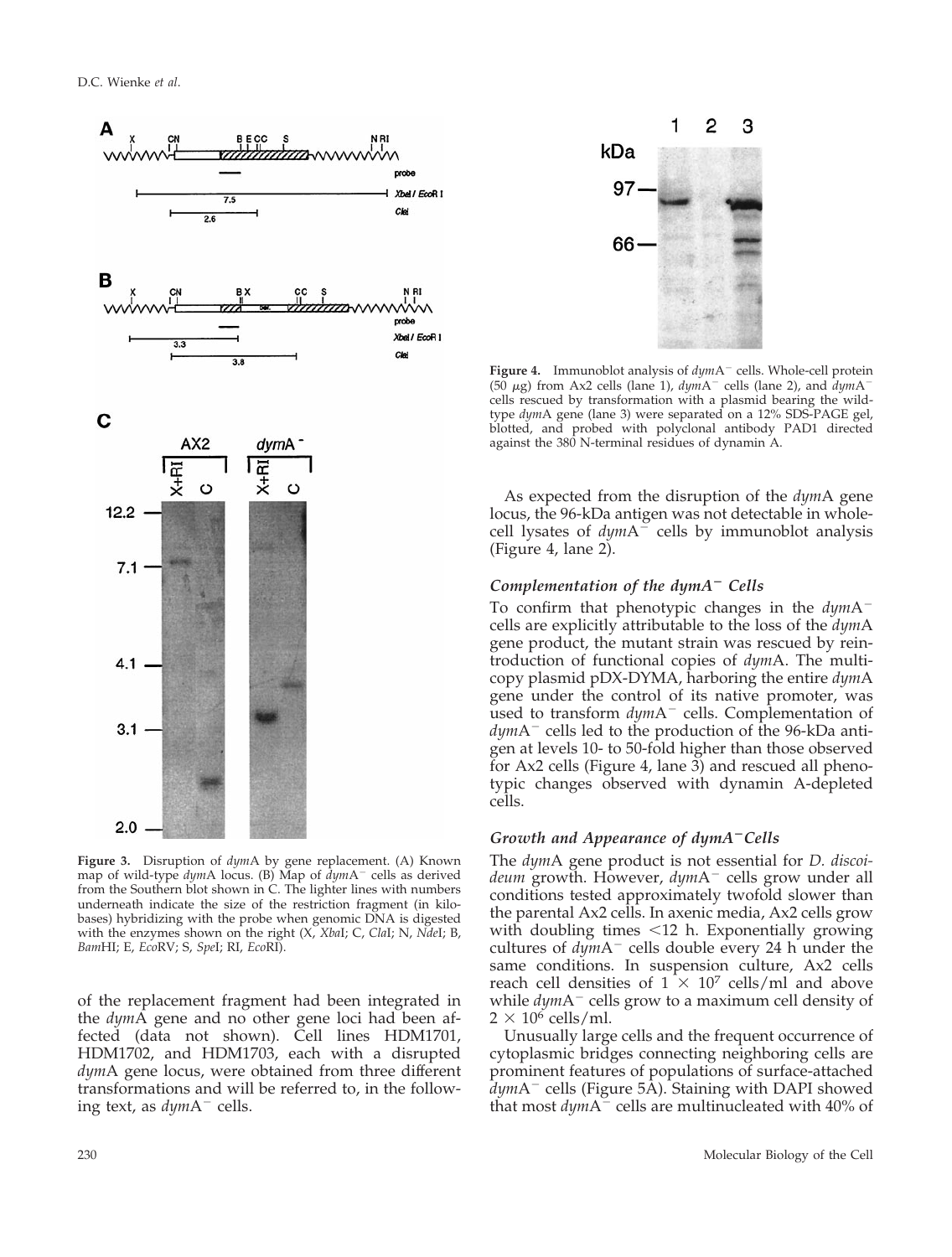

Figure 5. Cell division in  $dynA^-$  cells. (A) Populations of dynamin A-deficient cells contain many unusually large cells, some of which are connected via cytoplasmic bridges. After transfer from suspension culture to a Petri dish or a similar substratum  $\frac{dym}{2}$ , cells

the cells containing three or more nuclei and some upwards of 20 nuclei. This is in comparison to wildtype cells where 98% of the cells have one or two nuclei with  $\langle 2\%$  having three or more nuclei. The frequent occurrence of large multinucleated cells and cytoplasmic bridges is reminiscent of myosin II-defective cells, which are unable to carry out normal cytokinesis and whose ability to divide requires attachment to a surface (De Lozanne and Spudich, 1987; Neujahr *et al.*, 1997).

However, unlike myosin II-depleted cells,  $dynA^$ cells are able to grow in suspension culture. When dymA<sup>-</sup> cells are transferred from shaken culture to Petri dishes, the multinucleated cells start within minutes to undergo amitotic cell divisions by tearing themselves into smaller fragments by traction-mediated cytoplasmic fission (Figure 5A). Amitotic cell divisions are also observed at an increased frequency shortly after the transfer of  $\frac{d\psi}{dx}$  cells to nutrientfree salt solutions. However, when cells are grown axenically or in association with bacteria, cytokinesis is in most instances  $(< 95\%)$  synchronized with mitosis. We used time-lapse video microscopy to follow cytokinesis in surface-attached and synchronized *dymA*<sup>-</sup> and Ax2 cells. The timing and the sequence of shape changes during cytokinesis were similar for both strains. Approximately 2–3 min were required to pass through cleavage furrow constriction until only a thin filamentous connection persisted (Figure 5B). This connection is very short lived in wild-type cells. In all recorded events the connection broke within 2 min and reached a maximal length of 20  $\mu$ m. In contrast, long cytoplasmic bridges are a distinct phenotypic feature of surface-attached  $dyn/A^-$  cells (Figure 5C). They persist for several minutes to several hours and reach up to 300  $\mu$ m in length. The incipient daughter cells can undergo additional rounds of cytokinesis without disruption of the cytoplasmic bridges, leading to networks of interconnected cells. As long as the cytoplasmic bridges persist, the almost completely separated daughter cells can fuse again, thus giving rise to large multinucleated cells. A similar defect in cytokinesis was previously reported for calmodulindepleted *D. discoideum* cells (Liu *et al.*, 1992).

The average  $dyn<sup>-</sup>$  cell appears to lack polarity but is highly dynamic (Figure 6). Cells were frequently observed to cyclically extend and retract lamellopodia

Figure 5 (cont). frequently divide by amitotic traction-mediated cytofission. (B) Time-lapse video microscopy demonstrated that *dym*A<sup>2</sup> cells are able to pass through all the phases of cell division at wild-type speed. The defect only occurs at the final stage of cytokinesis, at which the incipient daughter cells are merely connected by a cytoplasmic bridge. Images were taken at 20-s intervals. (C) In wild-type cells this connection was usually short lived, while the long cytoplasmic bridges of  $dynA^-$  cells persisted for several minutes to several hours and reached more than 100  $\mu$ m in length. Bar,  $10 \mu m$ .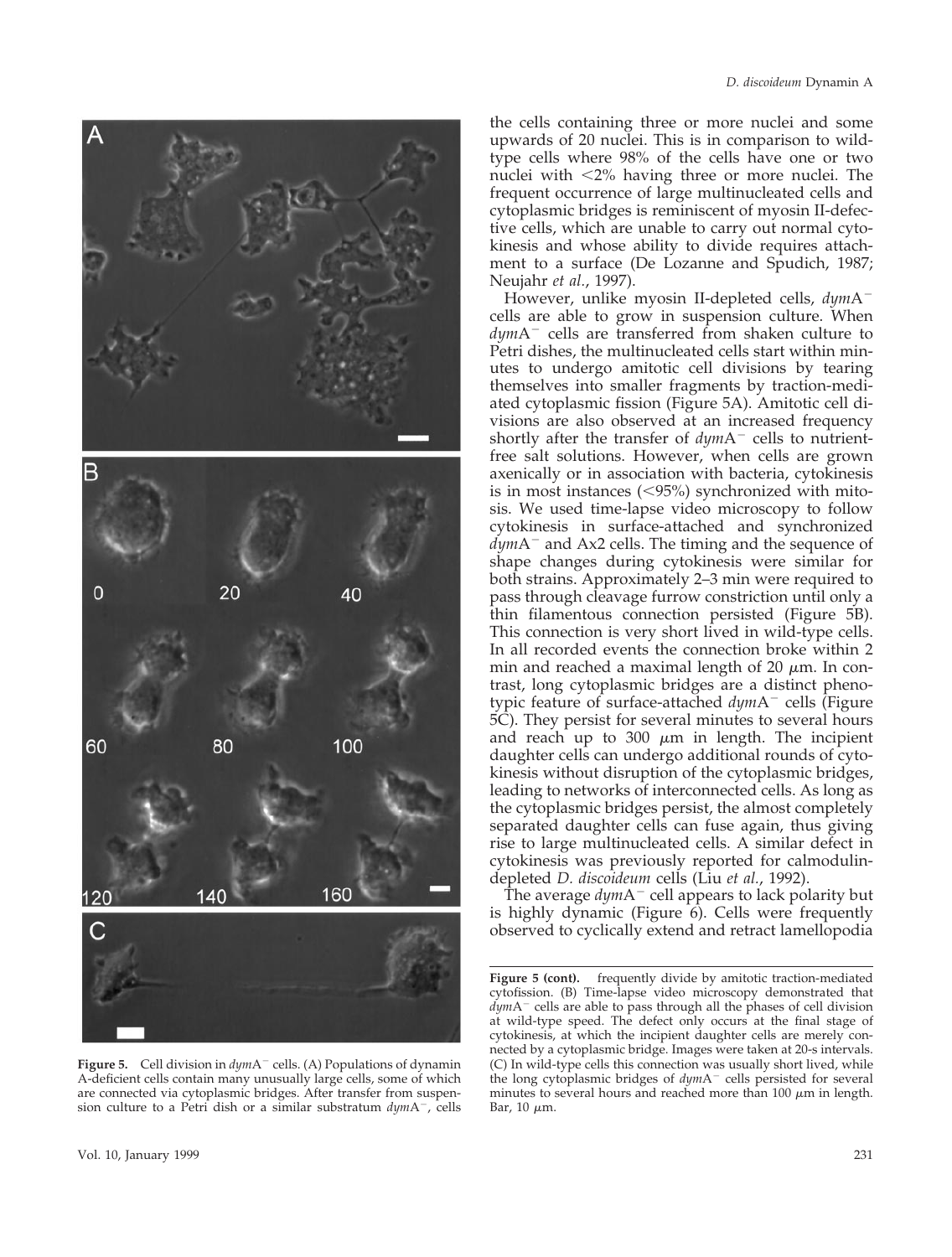

**Figure 6.** Cells lacking dynamin A are large and irregularly shaped and show multiple pseudopodia. (A) Phase-contrast micrograph of untransformed Ax2 cells in axenic culture. (B) Phase-contrast micrograph of Ax2 cells 4 h after transfer in a nutrient-free, buffered salt solution. (C and D) Dynamin A-depleted cells show a striking difference in size and morphology and appear apolar in axenic culture. (E and F) When placed under starvation conditions for 4 to 5 h,  $dyn<sup>−</sup>$  cells take on a very elongated shape, form many cell surface projections, and show increased motile activity. Bar, 10  $\mu$ m.

around the entire cell periphery. Pseudopodial extensions and long filopodia were also commonly observed; however, their distribution on the cell surface appears random. When we measured the speed of cells undergoing random walks on a glass surface, we found that  $dynA^-$  cells are very motile and move at rates similar or greater than those observed for wildtype cells. Cell movement was measured under two different nutrient conditions. First, in axenic medium, *dym*A<sup>-</sup> cells moved at a rate of 4.4  $\mu$ m/min (SD  $\pm$  2.7;  $n = 98$ ) and Ax2 cells at 4.7  $\mu$ m/min (SD  $\pm$  2.9; n = 86). Second, movement was tested after transfer to a buffered salt solution. The motility of *D. discoideum* cells varies with the developmental stage and reaches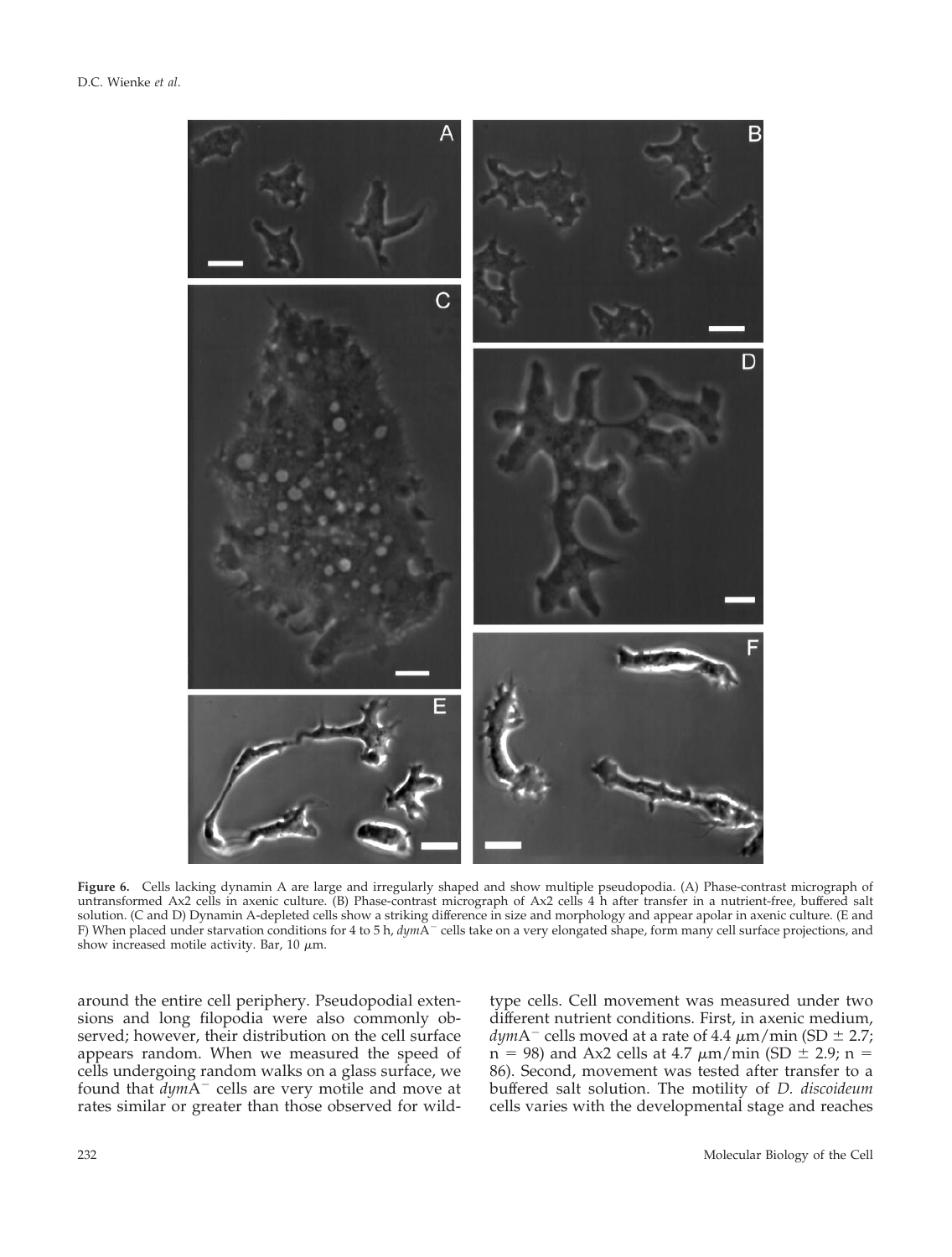a maximum at the onset of aggregation about 8 h after transfer to starvation conditions (Varnum *et al*., 1985). Thus, transfer to starvation conditions induced an increase in the velocity of Ax2 cells to 5.8  $\mu$ m/min (SD  $\pm$ 3.2;  $n = 74$ ) compared with vegetative cells. The maximum velocity of  $dyn/A$ <sup>-</sup> cells was 6.8  $\mu$ m/min (SD  $\pm$ 3.2;  $n = 74$ ) during early development. Simultaneously, the multinucleated  $dyn<sub>2</sub>$ <sup>-</sup> cells undergo several rounds of traction-mediated cytoplasmic fission, which inhibits the directed movement of the cells. The chemotactic response of  $dymA^-$ cells was normal (data not shown).

#### *Development*

The developmental program of *D. discoideum* is initiated upon starvation. Cells start emitting cAMP pulses and aggregate into mounds consisting of  $\sim 10^5$  cells. These mounds undergo a series of morphological changes that culminate in the formation of a fruiting body (Raper, 1935). The transcriptional regulation of *dym*A expression during development was assessed by probing Northern blots of RNA isolated at a series of developmental stages. A  $\sim$ 3-kb *dymA* transcript was detected in vegetative cells and, at similar levels, at all later developmental stages (data not shown).

When  $\frac{d\psi}{A}$ <sup>-</sup> cells were placed in starvation conditions on nonnutrient agar plates, the cells took 10 h to start streaming in comparison to 7 h observed for wild-type cells. Except for this difference in timing, early development of  $dynA^-$  cells appeared similar to that of the wild-type cells. The delay in the onset of streaming of  $dyn/\tilde{A}^-$  cells may, in part, be explained by the requirement to undergo several rounds of cytokinesis by traction mediated cytofission before efficient development can be initiated. Development of dymA<sup>-</sup> cells is completed by 30–36 h, while Ax2 cells completed development within 24–26 h. The final developmental morphology of  $dyn/A^-$  cells results in shorter fruiting bodies consisting of a tapered stalk with enlarged basal disk and spore mass at the apical tip and a second cluster of spores laterally attached to the center of the stalk (Figure 7B). Only 10–20% of the spores formed by  $dynA<sup>-</sup>$  cells were resistant to heat treatment and germinated after incubation at 42°C for 30 min, in contrast to  $\sim$ 90% for wild-type cells (data not shown).

When *D. discoideum* cells are plated at low density in association with bacteria on nutrient agar plates, the bacteria form a confluent lawn and the *D. discoideum* cells form clonal plaques within the lawn as the bacteria are digested. Consistent with their reduced rate of growth under axenic conditions, the rate at which dymA<sup>-</sup> cells advanced on a bacterial lawn was approximately twofold slower than that of wild-type cells. In areas behind the advancing edge, where the dymA<sup>-</sup> cells had depleted the bacteria, the cells



**Figure 7.** Development of fruiting bodies in wild-type Ax2 and dymA<sup>-</sup> cells. In comparison to the Ax2 cells (A) the final developmental morphology of  $dynA^-$  cells results in shorter fruiting bodies consisting of a tapered stalk with enlarged basal disk and spore mass at the apical tip and a second cluster of spores laterally attached to the center of the stalk (B). Bar, 1 mm.

starved and gave rise to fruiting bodies that resembled those observed on nonnutrient agar plates.

#### *Endocytosis and Osmoregulation in dymA*<sup>-</sup> *Cells*

The role of dynamin A in the endosomal-lysosomal system of *D. discoideum* was tested by measuring the uptake of the fluid phase marker fluorescein-labeled dextran. In comparison to cells containing a functional copy of *dym*A, the extent to which the marker was accumulated was approximately twofold reduced in dymA<sup>-</sup> cells (Figure 8A). The initial rate of uptake for the first 40 min was 33% slower for  $\frac{dym}{A}$  than the parental wild-type or rescue cells. Thus, the lack of a dynamin A has a clear inhibitory effect on the initial rate of internalization and the long-term accumulation of the fluid phase marker. Similar results were obtained for cells grown on a substratum or in suspension.

The release of fluid phase marker over time was measured to show that the reduced rate of FITCdextran uptake by the  $dynA^-$  cells can be attributed to a deficiency in internalization and not recycling to the media by a faster rate of exocytosis. Cells were loaded for 2 h with FITC-dextran, washed free of the marker, and resuspended in fresh medium. The amount of fluid-phase marker that remained in the cells over time was measured. Similar rates of exocytosis were determined for  $dynA^-$  cells and cells producing dynamin A (Figure 8B).

Examination of intracellular transit time by exposing the cells to a 10-min pulse of FITC-dextran re-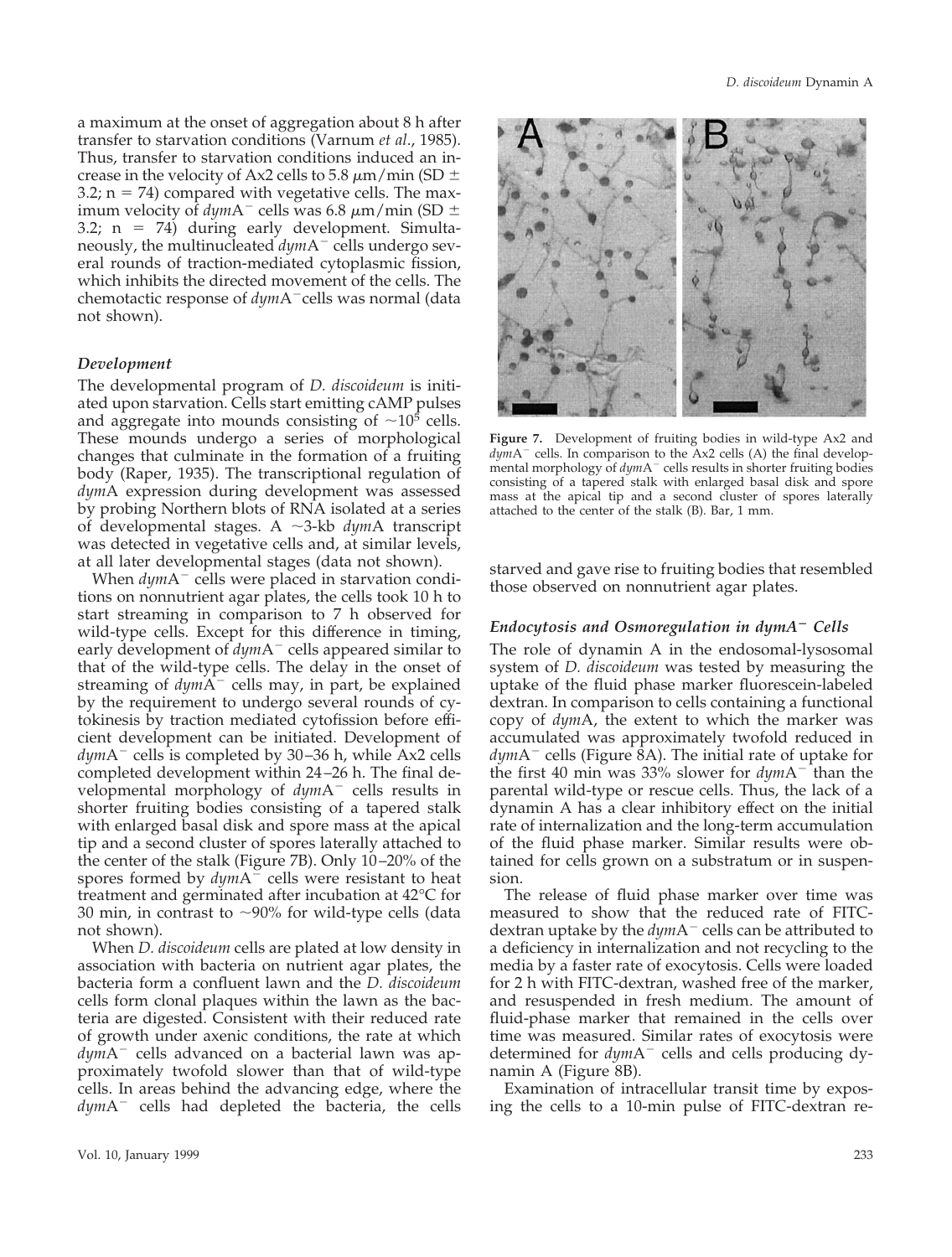

vealed that the retention of the marker is more than twofold prolonged in  $dynA^-$  compared with wildtype and rescue cells. The half-life for internalized FITC-dextran was 60 min in control cells and 150 min in  $dyn<sup>-</sup>$  cells (Figure 8C).

Phagocytosis is an inducible actin-dependent process. It is initiated by adhesion of a particle to any region on the surface of a *D. discoideum* cell. To investigate whether dynamin A plays a role in phagocytosis,  $dyn<sup>-</sup>$  and control cells were incubated with fluorescent polystyrene beads of 1  $\mu$ m diameter for various lengths of time. In contrast to the pinocytosis assays, particle uptake experiments were performed with cells grown in shaking suspension culture. Compared with Ax2 and rescue cells, the  $\frac{dym}{A^-}$  mutants exhibited a 50% increase of total particle uptake (Figure 8D).

**Figure 8.** The role of dynamin A in pinocytosis and phagocytosis. For quantification of fluid-phase marker uptake, cells were incubated with 1 mg/ml FITC-dextran, and intracellular fluorescence was measured at the time points indicated. The amount of FITC-dextran internalized was plotted as percent of total uptake of Ax2 cells after 160 min. (A) In comparison to wild-type Ax2 cells (closed circles) and a rescued cell line (open circles), the extent to which the marker was accumulated was approximately twofold reduced in  $\frac{d\psi}{dA}$ <sup>-</sup> cells (open triangles). The initial rate of uptake for the first 40 min was 33% slower for dymA<sup>-</sup> than the parental wild-type or rescue cells. (B) For analysis of exocytosis, cells were incubated with 1 mg/ml FITC-dextran for 2 h, washed, and incubated with fresh medium for the time points indicated. Intracellular fluorescence was measured and plotted as percent of FITC-dextran remaining in the cells. Similar rates of exocytosis were determined for dymA<sup>-</sup> cells and cells producing dynamin A. (C) Intracellular transit time of fluid phase was measured by incubating the cells in 5 mg/ml FITC-dextran for 10 min and transfer to fresh media for the time indicated. Intracellular fluorescence was measured and plotted as percent of FITC-dextran remaining in the cells. In  $dymA^-$  cells transit time was prolonged more than twofold. (D) Phagocytotic ability was assayed by following the uptake of 1  $\mu$ m polystyrene microspheres (100 beads/cell) in axenic medium. In dymA<sup>-</sup> cells phagocytosis is increased by 50% compared with control cells. All the assay data are normalized to protein content and represent averages from at least three independent experiments.

The best characterized function of dynamin-1 is its role in receptor-mediated endocytosis via clathrincoated pits (Herskovits *et al.*, 1993; van der Bliek *et al.*, 1993; Takei *et al.*, 1995). Therefore, we were particularly interested in comparing the phenotype of  $\frac{d\psi}{dx}$ <sup>-</sup> cells and clathrin heavy chain-deficient *D. discoideum*  $cells (CHC<sup>-</sup> cells)$ . Coated vesicles are particularly enriched near the microtubule-organizing center (MTOC) of wild-type cells and were found to be completely absent in  $CHC^-$  cells (O'Halloran and Anderson, 1992). In  $dynA^-$  cells, coated vesicles were observed throughout the cytoplasm and in large numbers  $(>=20)$  near the MTOC. Coated pits were frequently observed in association with larger vesicles but not at the plasma membrane. One of the most prominent defects of  $CHC<sup>-</sup>$  cells is the absence of large vacuoles that form part of the contractile vacuole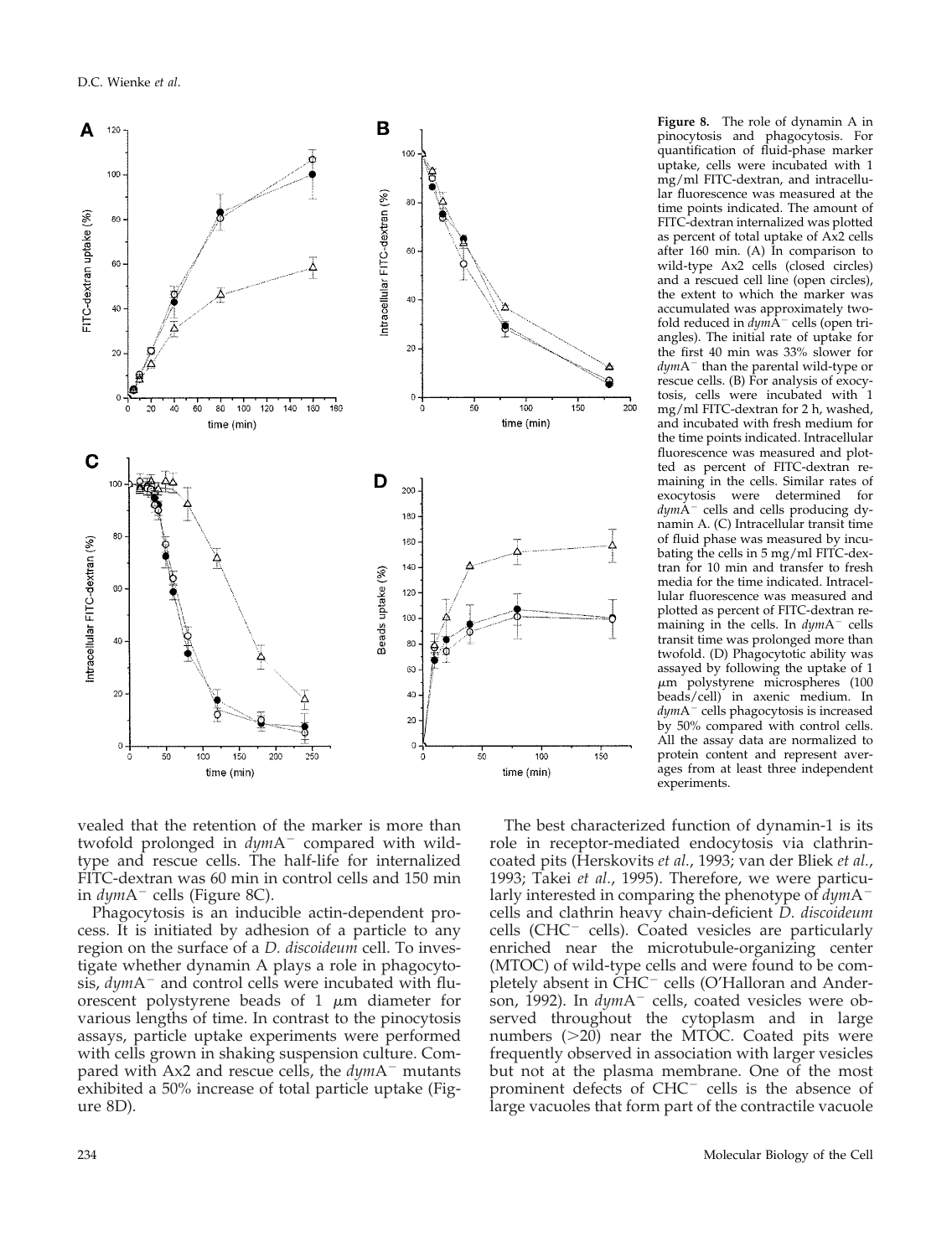system (Ruscetti *et al.*, 1994). Examination of the morphology and function of this osmoregulatory organelle in  $\frac{d}{dx}$  cells showed the contractile vacuole system to function normally. Observation of  $\frac{d\psi}{dx}$ <sup>-</sup> cells by phase microscopy revealed the cyclic filling and emptying of large vacuoles. Exposure to hypoand hyperosmotic conditions had no adverse effect on the viability of  $dymA^-$  cells. Localization of two contractile vacuole markers, calmodulin and the 100-kDa subunit of the V-H<sup>+</sup>-ATPase (Fok *et al.*, 1993; Zhu *et al.*, 1993), by immunofluorescence revealed no difference in the appearance and organization of the contractile vacuole system of  $dynA^{\dagger}$  cells and that of the parental cell line (data not shown).

## *Disruption of dymA Affects Organelle Morphology*

The clear differences in cell morphology between Ax2 cells and  $dyn/A^-$  cells led us to examine the ultrastructure of  $dyn/A^-$  cells at light and electron microscopic levels. Transmission electron micrographs showed a striking accumulation of membrane tubules in proximity to nuclei and the cell membrane in  $\frac{d\psi}{dA}$  cells (Figures 9 and 10). These spongiome-like structures could represent sections through convoluted vesicular or tubular profiles. Additionally, coated vesicles (90– 150 nm) or pits could be readily detected in electron microscopic (EM) micrographs of  $dymA^-$  cells, and the number of coated structures appeared higher than in wild-type cells. Coated vesicles were observed in association with spongiome-like structures and were particularly enriched near the MTOC (Figure 10, A and B). Coated pits were frequently found on vesicular or tubular structures near the plasma membrane but not at the plasma membrane itself (Figure 10, C and D).

The localization of proteins related to the endolysosomal system and the Golgi complex was investigated by immunofluorescence, to identify the nature of the spongiome-like compartment (Figure 11). No differences were observed for endosomal compartments that can be detected with an antibody that recognizes the actin-binding protein coronin (De Hostos *et al.*, 1991). However, when anti-vacuolin antibody 221-1-1 was used for staining late endosomal compartments (Rauchenberger *et al.*, 1997), the immunofluorescence pattern in  $\frac{dym}{A}$  cells was clearly altered. Two to four late endosomes of similar size were observed per nucleus in Ax2 cells. In contrast, the number of stained vesicles per nucleus is increased to 10 or more in  $\frac{d\psi}{A}$  cells. The vacuolin-positive compartment of  $dyn/A^-$  cells is more variable in size and seems to form a tubular network compared with the discrete ring-like structures observed in Ax2 cells (Figure 11, A and A'). Cellular localization of  $GFP-dy$ namin A by immunofluorescence microscopy produced a similar, but more punctate, labeling of



**Figure 9.** Representative electron micrographs of wild-type and dymA<sup>-</sup> cells. Panels A, B, and C represent sections parallel to the surface of attachment. (D) This panel represents a perpendicular section. (A) Wild-type cells are smaller, with single nuclei (Nu) and one or two contractile vacuoles (c) with a few associated small vesicular or tubular profiles. Wild-type cells show a single main extension (arrow), reflecting movement in a particular direction. (B–D) Most  $dynA^-$  cells are very large. However, due to limitations on illustration size, panels B and D show smaller  $\frac{d}{dm}A^-$  cells that nevertheless illustrate the most important features of the  $dyn/A$ <sup>-</sup> phenotype. In contrast to wild-type cells,  $\frac{d}{dx}A^{-}$  cells extend processes in several directions (short arrows) and display areas with numerous small vesicular profiles (long arrows) that may be sections through discrete vesicles or convoluted tubules. (C) Higher magnification of a region (arrows) showing many vesicular profiles under the cell membrane. Magnification in panels A and B is the same. Bar, 1  $\mu$ m in panels A–C and 10  $\mu$ m in panel D.

membranous structures, and double immunofluorescence showed an almost complete colocalization of vacuolin and dynamin A (Figure 11B). The organization of the Golgi apparatus was visualized using antibody 190-340-8 (Weiner *et al.*, 1993). Perinuclear structures with short tubular extensions were ob-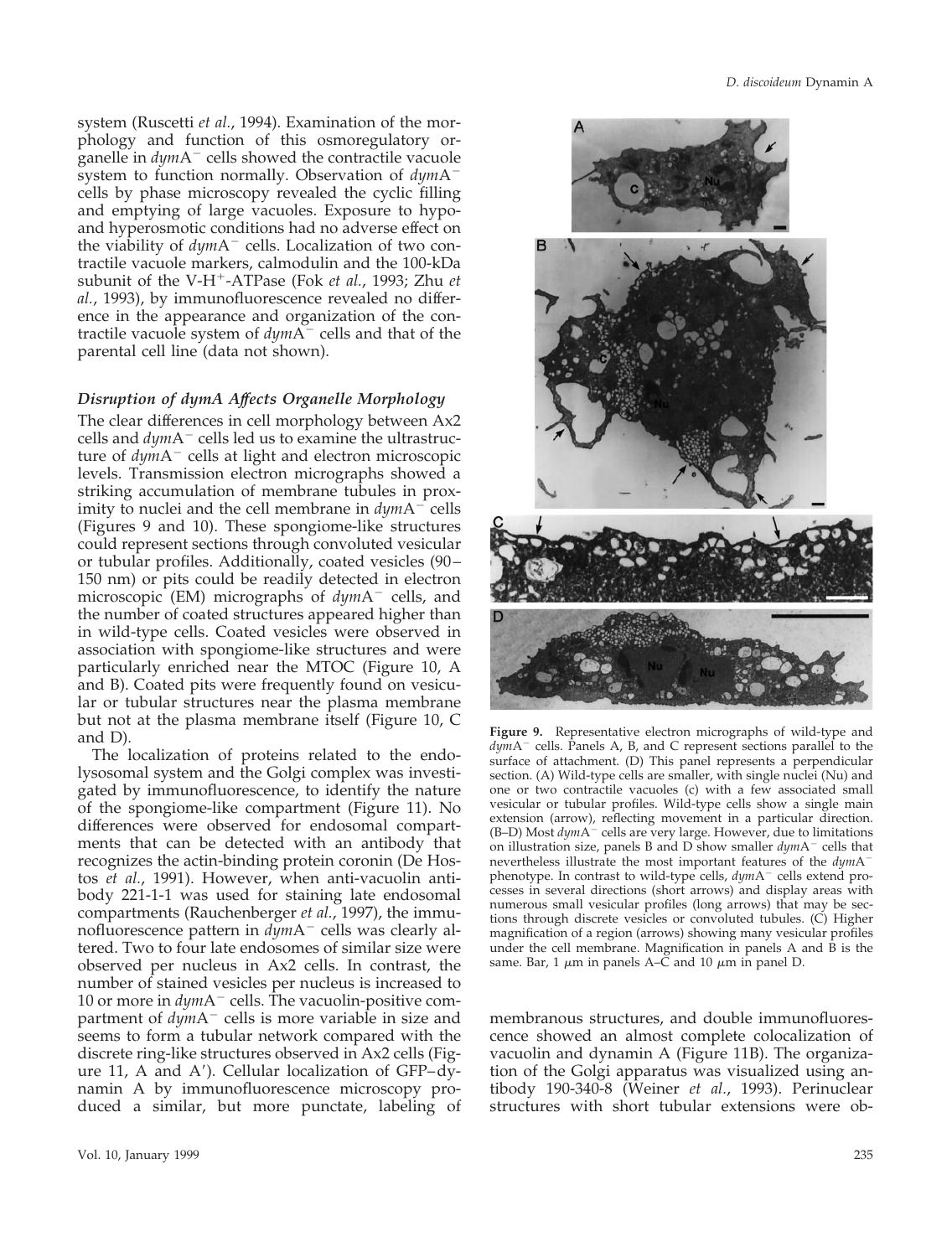

**Figure 10.** Electron micrographs showing the distribution of coated structures (arrows) in dynamin A-depleted cells. (A) Area with numerous small vesicular profiles that may be sections through discrete vesicles or convoluted tubules. (B) Vesicles and coated vesicles are particularly enriched in the region near the MTOC (asterisk). Part of the cell nucleus (Nu) can be seen in the upper right corner of the panel. (C) Coated structures can be observed throughout the cell in association with tubular membrane structures. (D) Large, coated-pit–decorated vesicles are frequently found near the plasma membrane. Bar,  $1 \mu m$ .

served in Ax2 (Figure 11C). The perinuclear Golgi network appeared somewhat enlarged in the  $\text{d}ymA^{-}$ cells, and there was a higher background of diffuse staining throughout the cells. The increase in diffuse background staining was also observed in mononucleate  $dynA^-$  cells of comparable size to the wild-type cells. In larger, multinucleated  $dymA^-$  cells the prominent juxtanuclear labeling of all nuclei indicated that each was associated with a Golgi complex (data not shown).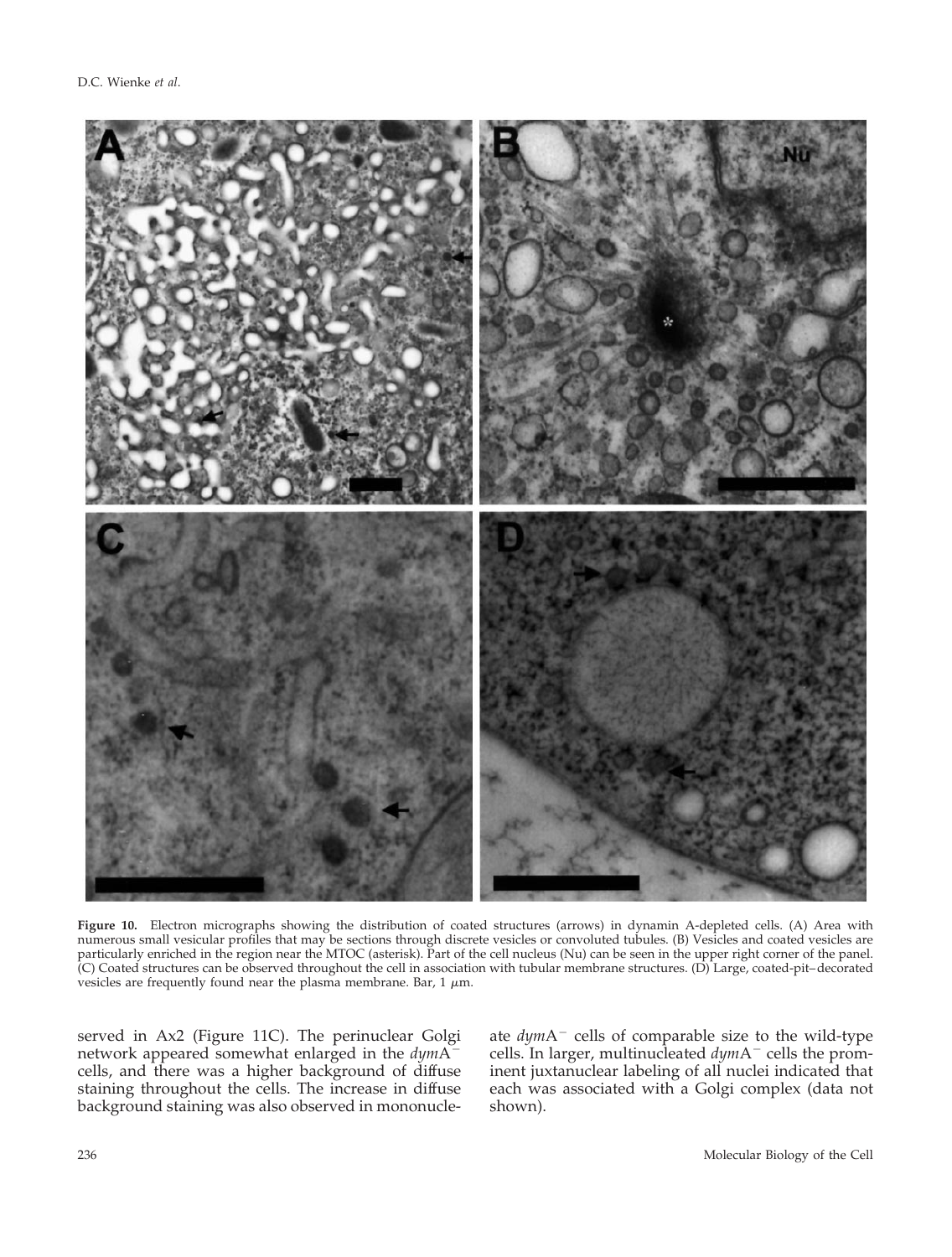The effects of *dym*A disruption were not restricted to the endo-lysosomal system. Normally mitochondria are dispersed uniformly throughout the cytoplasm of *D. discoideum* cells. In  $\frac{d}{dt}$  cells, mitochondria form continuous reticular structures of variable diameter that consist primarily of tubules and are branched at multiple points (Figure 12). The striking difference in mitochondrial morphology was best visualized by indirect immunofluorescence (Figure 12, A and  $A'$ ) using an anti-porin antibody (Troll *et al.*, 1992). Clusters of mitochondria and mitochondria forming continuous reticular structures could also be readily observed in living  $\frac{d\psi}{A}$  cells by phase contrast microscopy or after appropriate fixation by electron microscopy (Figure 12, D–F). In addition to these morphological changes, loss of dynamin A expression appears to affect mitochondrial function. The activity of the respiratory chain-marker enzyme, succinate dehydrogenase, was approximately twofold reduced  $(47 \pm 8\%)$ in homogenates of  $dyn<sup>-</sup>$  cells when compared with wild-type cells.

The EM micrographs also indicated differences in the size and shape of cell nuclei between  $dyn/A^-$  cells and the parental Ax2 cells. Cells were stained with the DNA-specific dye DAPI to further investigate these differences in nuclear morphology (Figure 12, B, B', C, and  $C'$ ). On average, the nuclear diameters determined for  $\frac{dym}{A}$  cells  $(3.4 \pm 0.8 \mu \text{m})$ ; n = 376) and Ax2 cells  $(3.3 \pm 0.5 \mu m; n = 212)$  were similar. However,  $\sim$ 2% of *dymA*<sup>-</sup> nuclei measured 6–8  $\mu$ m in diameter while none of the Ax2 nuclei was larger than 6  $\mu$ m, and only one was larger than 5  $\mu$ m. In addition to the occurrence of large nuclei in populations of dynamin A-depleted cells, DAPI-stained *dym*A<sup>-</sup> nuclei can easily be distinguished from wild-type nuclei by their lobed appearance, indicative of a difference in chromatin organization, and aberrant shape.

# **DISCUSSION**

Dynamin A represents a new member of the family of dynamin-related proteins. The results presented here establish that this *D. discoideum* protein shares hallmark features, such as the tripartite GTP-binding motif, the consensus pattern LPRGSGIVTR, and a high degree of sequence identity with the N-terminal half of other dynamin-like proteins (Figure 1). The C-terminal half of dynamin A contains sequence motifs that could potentially serve roles similar to those of the PRD and GED of dynamin-1. However, the organization of these regions in the polypeptide chain of dynamin A differs from that of dynamin-1. Dynamin A contains a QNS-rich domain, and similar asparagine and glutamine repeats have been found in several other *D. discoideum* proteins, e.g., protein tyrosine phosphatase PTP3 (Gamper *et al.*, 1996) and the catalytic subunit of cAMP-dependent protein kinase PKAC (Burki *et al.*, 1991; Mann and Firtel, 1991). The significance of these repeats is not well understood, but it has been speculated that glutamine repeats may form polar zippers that make protein oligomerize or able to interact with other proteins containing glutamine repeats (Stott *et al.*, 1995). Huntington's disease and six other neurodegenerative diseases have been linked to abnormally expanded stretches of polyglutamine in the affected proteins.

Phylogenetic analysis places dynamin A in the same branch as the yeast proteins, Vps1p and Dnm1p, and the mammalian proteins, DVLP and DLP1. In primary structure and domain organization, dynamin A is more closely related to DLP1 and Dnm1p than dynamin-1. So far, little is known about the biochemical and structural features of this group of dynamin-like proteins. The members of this group of dynamin-like proteins appear to support vesicle trafficking processes at cytoplasmic sites distinct from the plasma membrane. Vps1p is associated with the Golgi and is required for proper sorting of proteins to the yeast vacuole (Vater *et al.*, 1992; Wilsbach and Payne, 1993; Nothwehr *et al.*, 1995). Dnm1p is mostly cytosolic and believed to function primarily in the maintenance of yeast mitochondrial network morphology (Shaw *et al*., 1997). Human DVLP is predominantly found in the perinuclear region, but its precise role and membrane localization are unknown (Shin *et al.*, 1997). Rat DLP1 is predominately found in the soluble cytosolic fraction, but a substantial amount associates with endoplasmic reticulum tubules and vesicles that move unidirectionally from the cell periphery toward the perinuclear region; it may function in the transport of peripheral endoplasmic reticulum elements to the Golgi compartment (Yoon *et al.*, 1998).

To gain insight into the cellular function of dynamin A, we used gene replacement techniques to create *D. discoideum* cells that no longer produce the protein. The resulting  $dynA^-$  cells were viable under all conditions tested, indicating that the *dym*A gene product is not essential for *D. discoideum* growth. However, dynamin A-deficient cells displayed pleiotropic phenotypic changes in comparison to the parental Ax2 wild-type cells.

In agreement with a role of dynamin A in vesicle sorting and trafficking, the ability to internalize fluid phase markers by pinocytosis was reduced in *dym*A<sup>2</sup> cells. Both the initial rate of uptake and the extent to which the marker was accumulated were affected. At the same time efflux of the fluid phase marker was normal, indicating dynamin A participates in endosomal trafficking, but not in recycling of internalized fluid. The prolonged transit time for fluid phase in the dymA<sup>-</sup> cells indicates that the intracellular processing of fluid phase cargo is altered. Immunofluorescence analysis was used to further dissect the defect in endocytosis. Coronin, a cytoplasmic actin-associated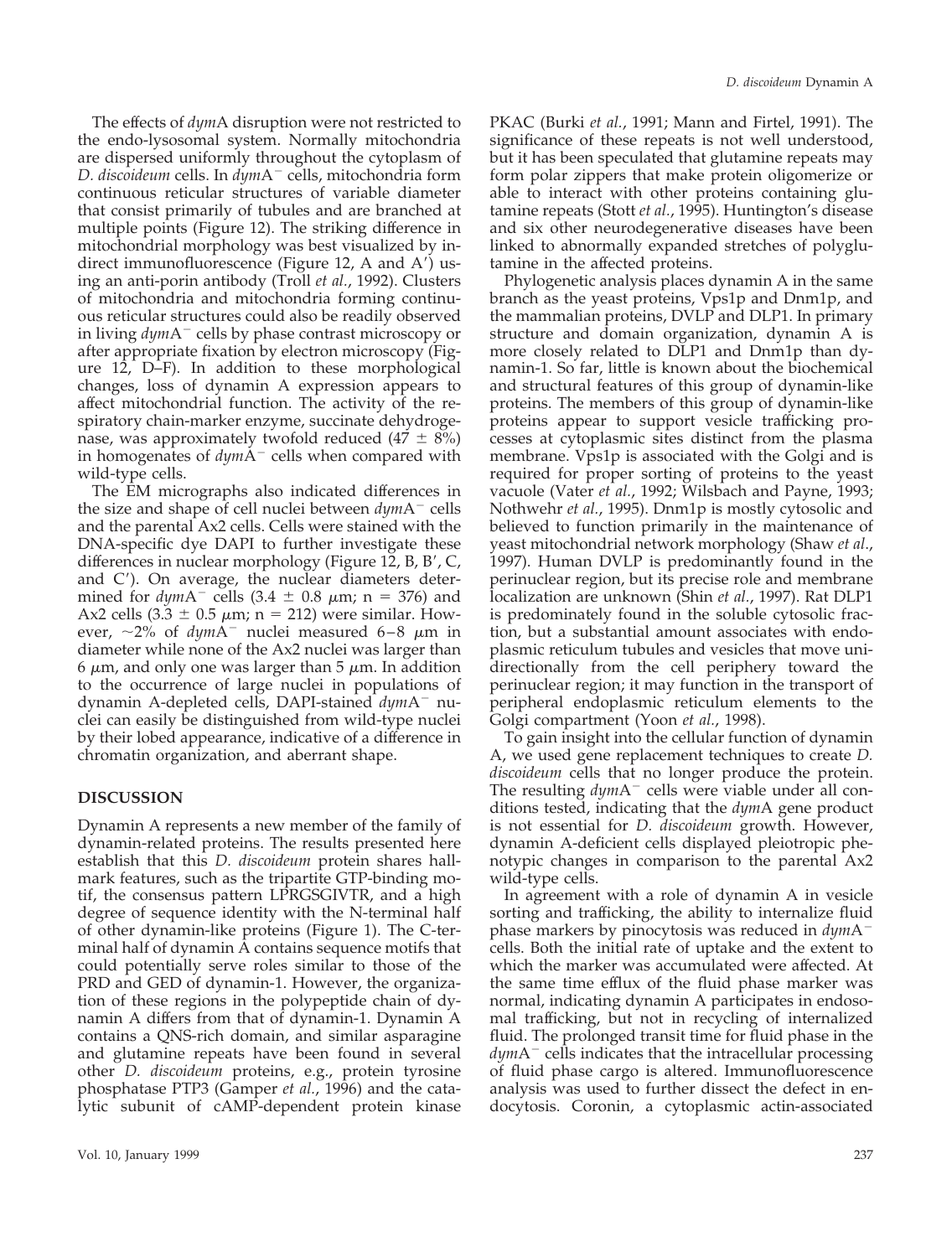

**Figure 11.**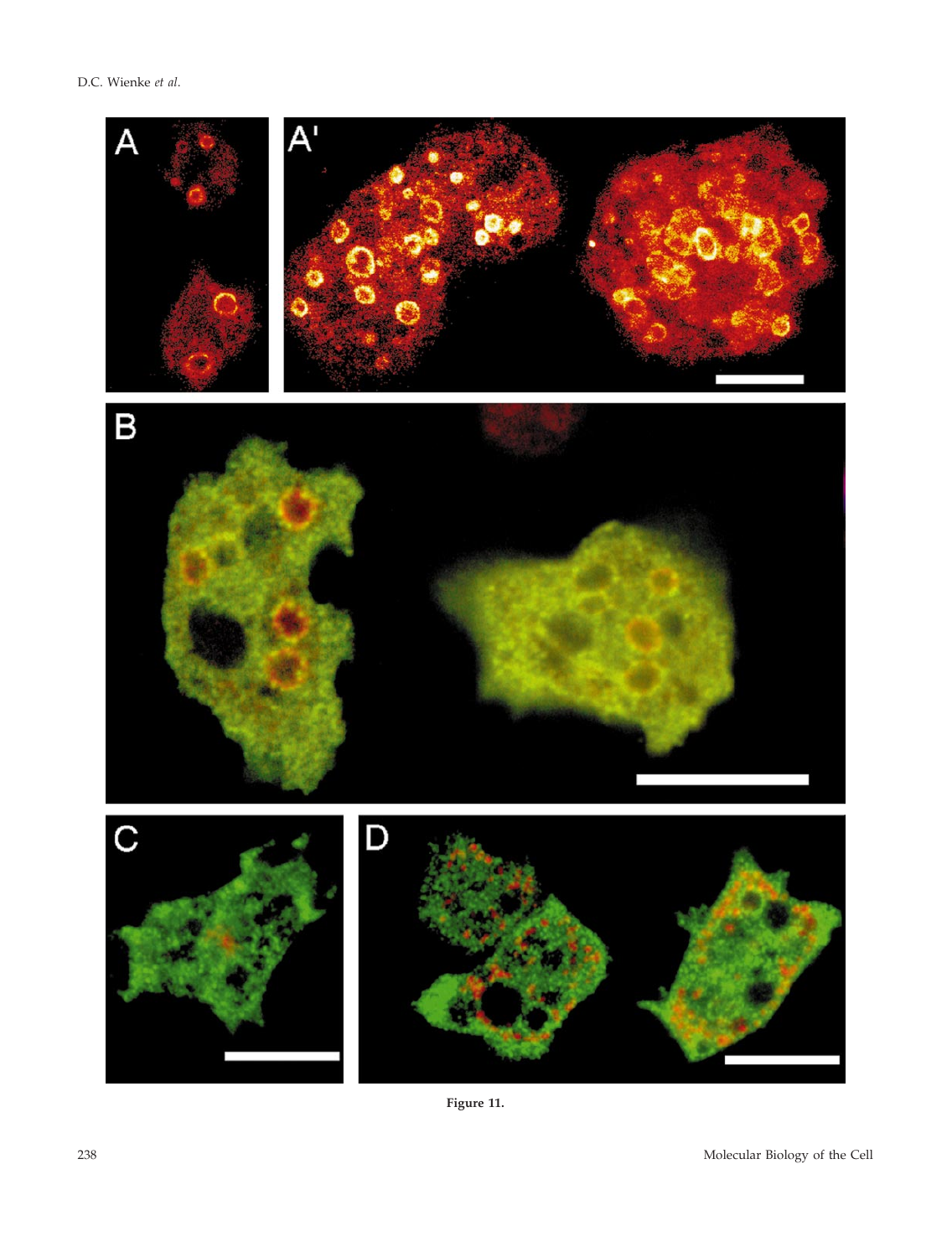*D. discoideum* Dynamin A

protein and a marker of endocytic compartments, is strongly enriched in a cytoskeletal coat that transiently surrounds both particle- and fluid-containing vacuoles in *D. discoideum* (Maniak *et al.*, 1995; Hacker *et al.*, 1997). Within the first minute after internalization, both coronin and actin are gradually released from the phagosome or macropinosome. After dissociation of the cytoskeletal coat, acidification and digestion of the vesicle contents occur. The rapid acidification to pH 5 is followed by neutralization and reassociation with a cytoskeletal coat. The ingested cargo is thus progressively shuttled to a large, neutral compartment that acquires fluid-phase markers 60–80 min after endocytosis, just before exocytosis (Rauchenberger *et al*., 1997). While the cellular localization of coronin and the frequency of coronin-associated vacuolar structures appeared unchanged, the vacuolin-decorated, postlysosomal compartment was greatly enriched in dynamin A-depleted cells and may, at least in part, account for the accumulation of large vacuoles  $(>\!\!300$ nm) and tubular structure in these cells (Figures 9 and 10). The colocalization of dynamin A and vacuolin supports the idea that dynamin A might be required for the breakdown of the vacuolin-decorated postlysosomal vesicles.

The role of mammalian dynamin-1 in clathrin-mediated endocytosis is well established (Herskovits *et al*., 1993; van der Bliek *et al*., 1993; Damke *et al*., 1994). It was shown that fluid-phase uptake is affected in a HeLa cell line expressing a temperature-sensitive dynamin mutant. However, after shift to the nonpermissive temperature, these HeLa cells rapidly and completely compensate for the loss of clathrin-dependent endocytosis by inducing an alternate endocytic pathway (Damke *et al*., 1995; Lamaze and Schmid, 1995). In contrast, pinocytosis is constitutively impaired in *D. discoideum* cells lacking either dynamin A or the clathrin heavy chain (O'Halloran and Anderson, 1992; Ruscetti *et al*., 1994). Apart from this reduced activity in pinocytosis, the *dym*A<sup>-</sup> and CHC<sup>-</sup> mutants display a spectrum of common and separate defects.  $CHC<sup>-</sup>$  and dymA<sup>-</sup> cells share a defect in cytokinesis. However, while  $CHC<sup>-</sup>$  cells are unable to grow in suspension cultures and fail to divide due to an inability to form a functional contractile ring during cell division (Niswonger and O'Halloran, 1997a),  $dynA^-$  cells grow in suspension culture and pass through all stages of cytokinesis up to the formation of the midbody. Only the final step, severing of the thin cytoplasmic bridge connecting the incipient daughter cells, is inhibited in dymA<sup>-</sup> cells. A distinct defect of the CHC<sup>-</sup> cells is the lack of a contractile vacuole and the resulting impairment in osmoregulation. In contrast, the contractile vacuole system of  $dyn<sup>-</sup>$  cells was found to be fully functional, and its morphological organization was similar to that of wild-type cells. The developmental program is affected both in CHC<sup>-</sup> and  $dyn/A$ <sup>-</sup> cells. It was demonstrated that clathrin increases the efficiency of early development and is essential for differentiation of mature spore cells (Niswonger and O'Halloran, 1997b). Dynamin A-deficient cells show a comparable defect in the early stages of development; however, progress from the formation of a pseudoplasmodium to the culmination of the fruiting body was normal. Fruiting bodies formed by dynamin A-deficient cells display significant morphological alterations, but they are still capable of producing viable spores, although spore viability is reduced to 10–20% of wild-type lev $e$ ls. Finally, while CHC $^-$  cells display defects in sorting and secretion of lysosomal enzymes (Ruscetti *et al*., 1994), this pathway does not seem to be affected by disruption of *dym*A. Lysosomal <sup>a</sup>-mannosidase is processed normally and apparently not missorted in dymA<sup>-</sup> cells, and secretion of mature forms of the enzyme also appears to be normal (data not shown).

The strong impairment in endocytosis of fluid phase markers in  $CHC^-$  mutants suggested initially that fluid entry proceeds in *D. discoideum* mainly through clathrin-mediated endocytosis (O'Halloran and Anderson, 1992). However, a number of recent studies indicate that, in *D. discoideum*, fluid-phase uptake proceeds predominantly by macropinocytosis and that the reduction in pinocytosis capacity of axenically grown  $CHC^-$  cells is caused by cross-talk between the actin- and clathrin-dependent routes of fluid entry during endocytosis (Adessi *et al.*, 1995; Hacker *et al.*, 1997). Similarly, the observed reduction in the uptake of fluid-phase markers by  $dynA^-$  cells may be an indirect effect of dynamin A depletion. This interpretation is best supported by the observed distribution of coated structures in  $dyn/A^-$  cells and is in agreement with a general role of dynamins in the budding

**Figure 11 (facing page).** Immunolocalization of dynamin A, postlysosomal compartments, the Golgi-complex, and mitochondria by confocal laser scanning microscopy. (A and A9) Anti-vacuolin antibody 221-1-1 was used to stain a postlysosomal compartment that acquires endocytic markers shortly before exocytosis. Single confocal sections of anti-vacuolin antibody-labeled cells revealed a substantial increase in the number of vesicular structures per nucleus in  $dyn/A^-$  cells (A') compared with wild-type cells (A). In contrast to the uniform size of immunostained late endosomal compartments in wild-type cells, the accumulated structures in  $dynA^-$  cells display a wider variety in size and shape and frequently appear reticular. (B) Confocal sections showing the colocalization (yellow) of dynamin A (Alexa488, green) and vacuolin (Cy3, red) in Ax2 cells expressing GFP–dynamin A. The large vacuolin-positive compartment shows prominent, punctate dynamin A staining (see also right cell in panel D). (C) Confocal sections showing the localization of GFP–dynamin A (Alexa488, green) and the Golgi apparatus as visualized with antibody 190-340-8 (Cy3, red). (D) Localization of GFP–dynamin A (Alexa488, green) in comparison to the distribution of mitochondria (Cy3, red). Mitochondria were labeled with mAb 70-100-1, directed against a mitochondrial porin from *D.*  $discoideum$ . Bar, 10  $\mu$ m. Magnification in panel A is identical to A'.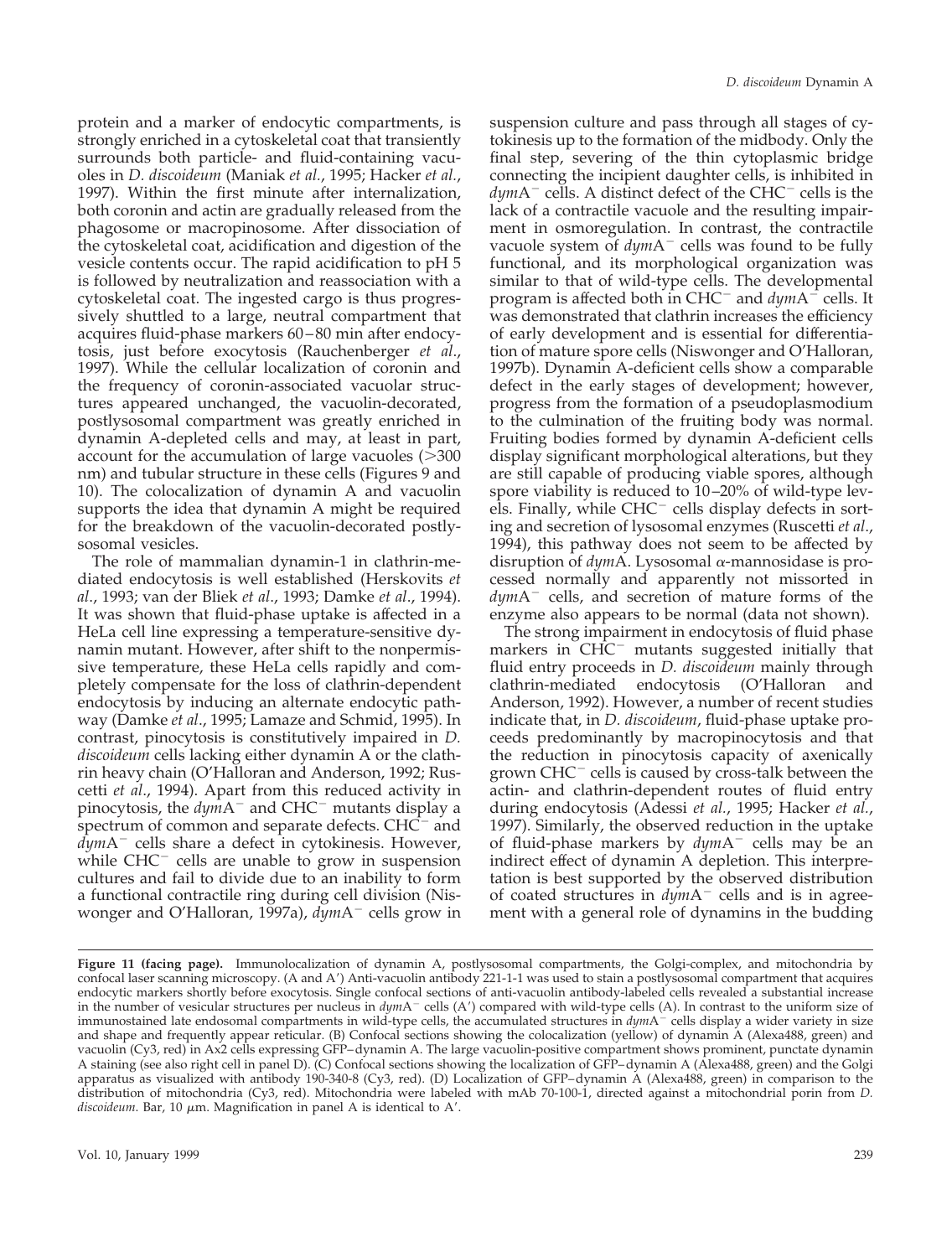

**Figure 12.** Cells lacking a functional copy of *dym*A become multinucleated and display abnormal morphologies of nuclei and mitochondria. Panels A and A9 show cells stained with mAb 70-100-1 directed against a mitochondrial porin from *D. discoideum*. (A) Uniform, dispersed appearance of mitochondria in Ax2 cells. (A') In *dym*A<sup>-</sup> cells dense clusters of mitochondria are frequently observed, and most mitochondria appear fused in a network of long threads. (B) Ax2 cells were stained with DAPI to visualize nuclei. (B') DAPI staining of Dynamin A-depleted cells shows that these cells are multinucleated. Panels C and C' show a gallery of DAPI-stained nuclei. In comparison to wild-type nuclei (C),  $dynA^-$  nuclei (C') display a lobed appearance and are more variable in size and shape. (D) The altered appearance of mitochondria in *dym*A<sup>-</sup> cells can also be observed in phase contrast images. (E) EM micrographs showing clustered mitochondria (arrow) in a *dym*A<sup>-</sup> cell. (F) EM micrographs showing a branched mitochondrial network consisting of thin filamentous structures (arrows) and large lobe-shaped structures (arrowhead) in  $dynA^-$  cells. Bar, 10  $\mu$ m in panels A, A', B, and B', and 1  $\mu$ m in panels C, C', D, E, and F.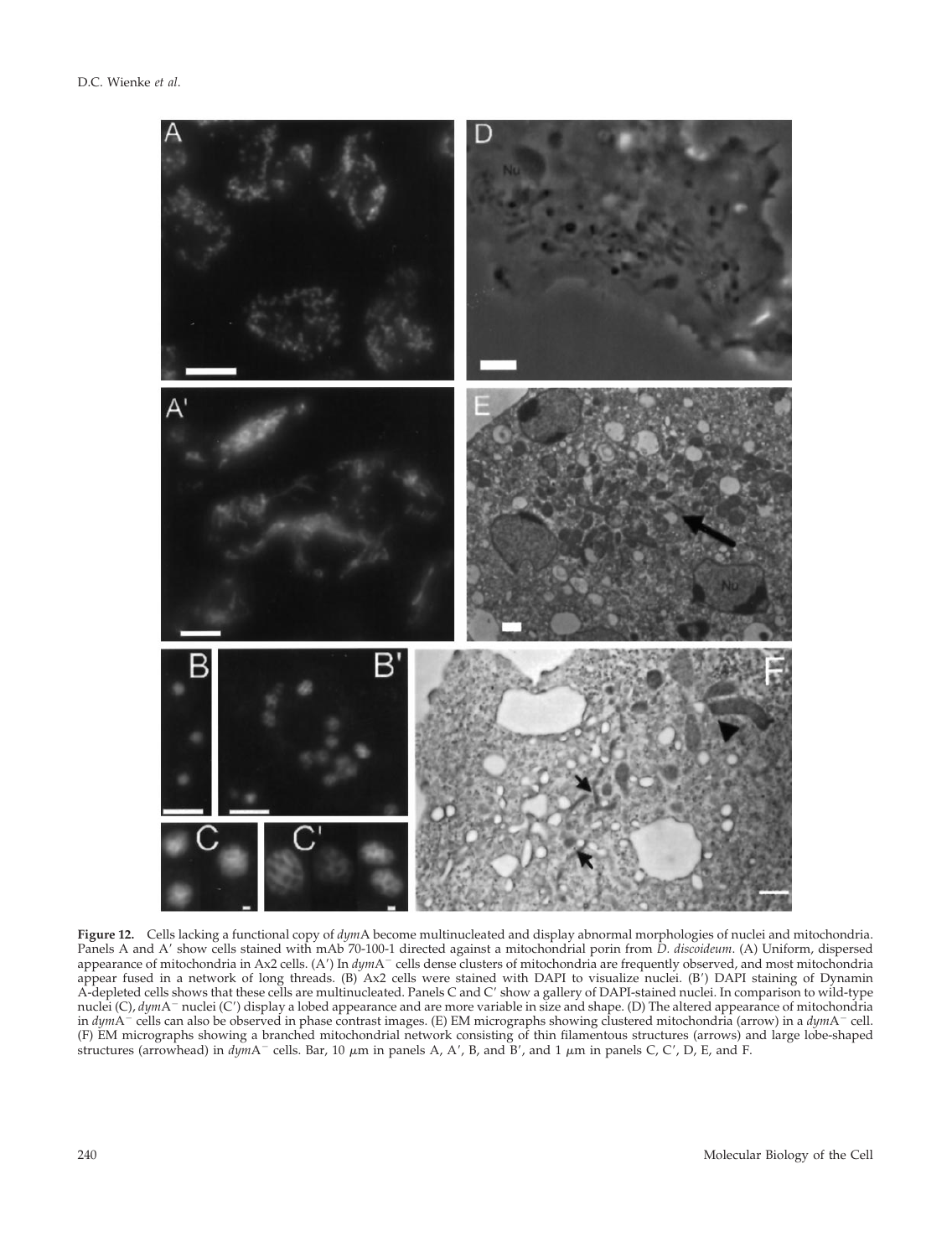of vesicles from membranous structures and vesicle scission (Hinshaw and Schmid, 1995; Takei *et al.*, 1995). The absence of coated pits from the plasma membrane and the prominent and frequent occurrence of coated pit-decorated vesicles (Figure 10D) support the hypothesis that, in *D. discoideum*, fluidphase uptake is an actin-dependent process and that dynamins play a role in the breakdown of macropinosomes and endosomes rather than the direct entry of extracellular fluid (Aubry *et al.*, 1997).

Pleiotropic effects of *shibire* and dynamin-1 mutations are well known (Poodry *et al.*, 1973; Chen *et al*., 1991; van der Bliek *et al.*, 1993). Depletion of the closely related yeast Dnm1p, which, like dynamin A and DLP1, is mostly cytosolic, results in a twofold delay in the transport of endocytic material to the vacuole (Gammie *et al.*, 1995). However, recent studies provide strong evidence that Dnm1p localizes to the tip of mitochondria and functions primarily in the maintenance of yeast mitochondrial network morphology (Shaw *et al*., 1997). Functions unrelated to vesicle trafficking have also been reported for the dynamin-like yeast proteins, Vps1p/Spo15p and Mgm1p. Vps1p/ Spo15p is required for the timely separation of spindle-pole bodies in meiosis (Yeh *et al.*, 1991), while Mgm1p is needed for the maintenance of the mitochondrial genome (Jones and Fangman, 1992; Guan *et al.*, 1993), respectively. Our findings imply that dynamin A is likely to function in vesicle-trafficking processes related to the endo-lysosomal system of *D. discoideum.* The observed alterations in mitochondrial and nuclear morphology on dynamin A depletion are probably indirect consequences of a more general defect in membrane transport processes. This view is supported by the morphological alterations of the postlysosomal compartment in  $\frac{d}{dx}$ <sup>-</sup> cells (Figure 9), a strong increase in the number of coated structures decorating intracellular membrane compartments in dymA<sup>-</sup> cells (Figure 10), and the finding that GFPlabeled dynamin A colocalizes mostly with vacuolindecorated membranes and does not colocalize with either nuclei or mitochondria (Figure 11).

Further investigations will be greatly facilitated by the fact that *D. discoideum* is readily accessible by biochemical, cell biological, and molecular genetic approaches. This will help to clarify the involvement of dynamin A in cytokinesis and define the exact role of the protein in vesicle targeting and transport processes.

#### *Accession Numbers*

Dynamin A sequences reported in this article have been submitted to the GenBank/EMBL data bank with the accession numbers Q94464 for the peptide sequence and X99669 for the nucleotide sequence.

# **ACKNOWLEDGMENTS**

We thank R. Albrecht, R. Batra, C. Heizer, E. Hirst, D. Hunt, R. Neujahr, M.D. Peterson, J. Sabry, S. Sinda, and I. Weber for help and advice; and J.A. Cardelli and co-workers for help with the secretion assays. We are especially grateful to G. Gerisch, H. Horstmann, M. Maniak, M. Sheetz, T. Soldati, and M. Titus for their many ideas and discussions. G. Gerisch, M. Maniak and A. Noegel provided antibodies 70-100-1, 221-1-1, and 190-340-8. We thank K.C. Holmes and W. Almers for support and encouragement. The work was supported by the Max Planck Society (Germany). M.L.W.K. was supported by a long-term fellowship from the European Molecular Biology Organization.

# **REFERENCES**

Adessi, C., Chapel, A., Vincon, M., Rabilloud, T., Klein, G., Satre, M. and Garin, J. (1995). Identification of major proteins associated with *Dictyostelium discoideum* endocytic vesicles. J. Cell Sci. *108*, 3331–3337.

Aubry, L., Klein, G., and Satre, M. (1997). Cytoskeletal dependence and modulation of endocytosis in *Dictyostelium discoideum* amoebae. In: *Dictyostelium* a Model System for Cell and Developmental Biology, ed. Y. Maeda, K. Inouye, and I Takeuchi, Tokyo: Universal Academy Press, 65–72.

Bacon, R.A., Cohen, C.J., Lewin, D.A., and Mellman, I. (1994). Dictyostelium discoideum mutants with temperature-sensitive defects in endocytosis. J. Cell Biol. *127*, 387–399.

Bourne, H.R., Sanders, D.A., and McCormick, F. (1991). The GTPase superfamily: conserved structure and molecular mechanism. Nature *349*, 117–127.

Buczynski, G., Bush, J., Zhang, L., Rodriguez-Paris, J., and Cardelli, J.A. (1997). Evidence for a recycling role of Rab7 in regulating a late step in endocytosis and in retention of lysosomal enzymes in *Dictyostelium discoideum*. Mol. Biol. Cell *8*, 1343–1360.

Burki, E., Anjard, C., Scholder, J.C., and Reymond, C.D. (1991). Isolation of 2 genes encoding putative protein-kinases regulated during *Dictyostelium-discoideum* development. Gene *102*, 57–65.

Chen, M.S., Obar, R.A., Schroeder, C.C., Austin, T.W., Poodry, C.A., Wadsworth, S.C., and Vallee, R.B. (1991). Multiple forms of dynamin are encoded by *shibire*, a *Drosophila* gene involved in endocytosis. Nature *351*, 583–586.

Damke, H., Baba, T., van der Bliek, A.M., and Schmid, S.L. (1995). Clathrin-independent pinocytosis is induced in cells overexpressing a temperature-sensitive mutant of dynamin. J. Cell Biol. *131*, 69–80.

Damke, H., Baba, T., Warnock, D.E., and Schmid, S.L. (1994). Induction of mutant dynamin specifically blocks endocytic coated vesicle formation. J. Cell Biol. *127*, 915–934.

De Hostos, E.L., Bradtke, B., Lottspeich, F., Guggenheim, R., and Gerisch, G. (1991). Coronin, an actin binding protein of *Dictyostelium discoideum* localized to cell surface projections, has sequence similarities to G protein beta subunits. EMBO J. *10*, 4097–4104.

De Lozanne, A., and Spudich, J.A. (1987). Disruption of the *Dictyostelium* myosin heavy-chain gene by homologous recombination. Science *236*, 1086–1091.

Faix, J., Gerisch, G., and Noegel, A.A. (1992). Overexpression of the csA cell adhesion molecule under its own cAMP-regulated promoter impairs morphogenesis in *Dictyostelium*. J. Cell Sci. *102*, 203–214.

Fok, A.K., Clarke, M., Ma, L., and Allen, R.D. (1993). Vacuolar H(1)-ATPase of *Dictyostelium discoideum*. A monoclonal antibody study. J. Cell Sci. *106*, 1103–1113.

Gammie, A.E., Kurihara, L.J., Vallee, R.B., and Rose, M.D. (1995). DNM1, a dynamin-related gene, participates in endosomal trafficking in yeast. J. Cell Biol. *130*, 553–566.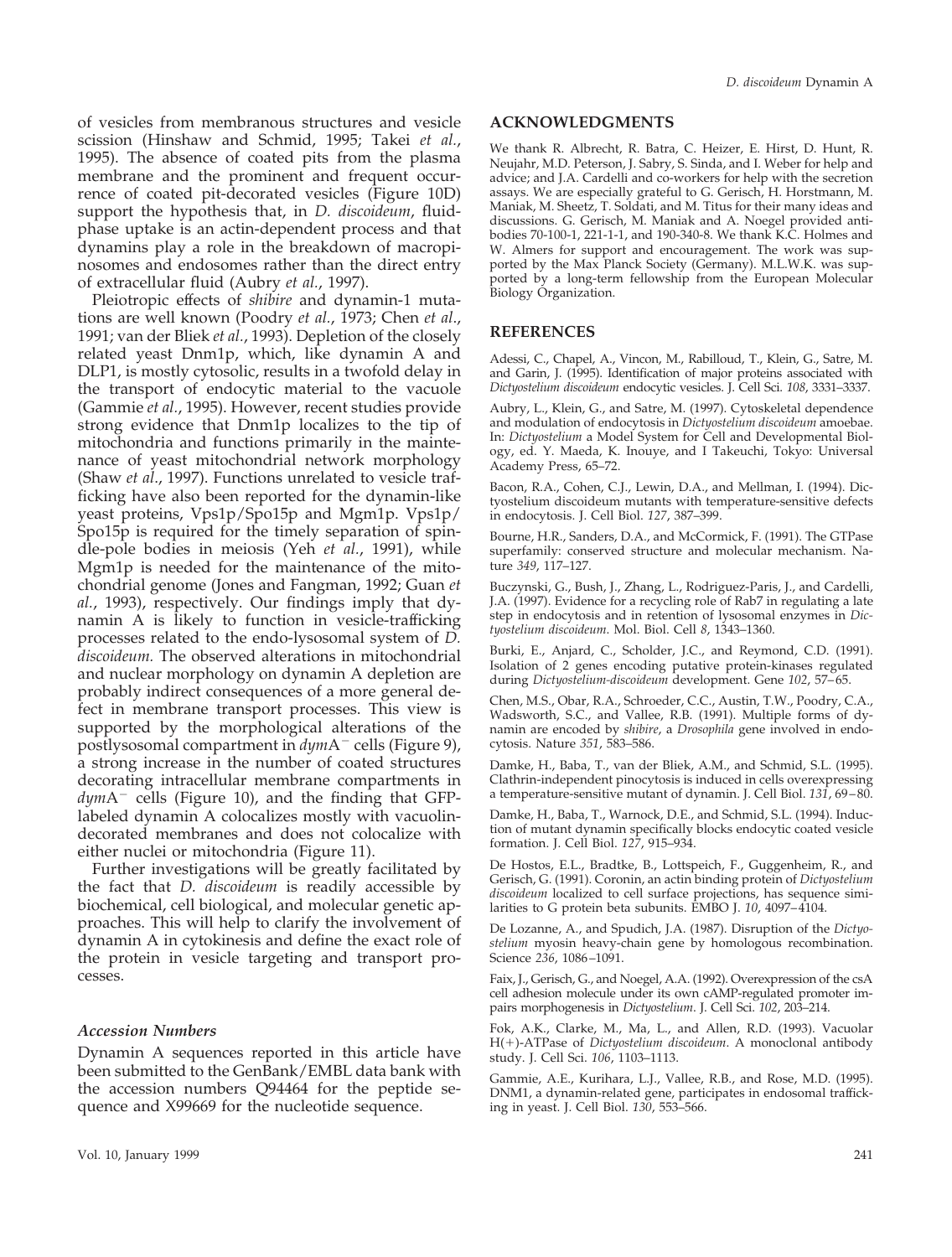D.C. Wienke *et al*.

Gamper, M., Howard, P.K., Hunter, T., and Firtel, R.A. (1996). Multiple roles of the novel protein tyrosine phosphatase PTP3 during *Dictyostelium* growth and development. Mol. Cell. Biol. *16*, 2431–2444.

Gu, X., and Verma, D.P. (1996). Phragmoplastin, a dynamin-like protein associated with cell plate formation in plants. EMBO J. *15*,  $695 - 704$ 

Guan, K., Farh, L., Marshall, T.K., and Deschenes, R.J. (1993). Normal mitochondrial structure and genome maintenance in yeast requires the dynamin-like product of the *MGM*1 gene. Curr. Genet. *24*, 141–148.

Hacker, U., Albrecht, R., and Maniak, M. (1997). Fluid-phase uptake by macropinocytosis in *Dictyostelium*. J. Cell Sci. *110*, 105–112.

Heim, R., Cubitt, A.B., and Tsien, R.Y. (1995). Improved green fluorescence. Nature *373*, 663–664.

Heimer, G.V., and Taylor, C.E. (1974). Improved mountant for immunofluorescence preparations. J. Clin. Pathol. *27*, 254–256.

Herskovits, J.S., Burgess, C.C., Obar, R.A., and Vallee, R.B. (1993). Effects of mutant rat dynamin on endocytosis. J. Cell Biol. *122*, 565–578.

Hinshaw, J.E., and Schmid, S.L. (1995). Dynamin self-assembles into rings suggesting a mechanism for coated vesicle budding. Nature *374*, 190–192.

Jones, B.A., and Fangman, W.L. (1992). Mitochondrial DNA maintenance in yeast requires a protein containing a region related to the GTP-binding domain of dynamin. Genes & Dev. *6*, 380–389.

Kosaka, T., and Ikeda, K. (1983a). Possible temperature-dependent blockage of synaptic vesicle recycling induced by a single gene mutation in *Drosophila*. J. Neurobiol. *14*, 207–225.

Kosaka, T., and Ikeda, K. (1983b). Reversible blockage of membrane retrieval and endocytosis in the garland cell of the temperaturesensitive mutant of *Drosophila melanogaster*, shibirets1. J. Cell Biol. *97*, 499–507.

Kuwayama, H., Ecke, M., Gerisch, G., and Van Haastert, P.J. (1996). Protection against osmotic stress by cGMP-mediated myosin phosphorylation. Science *271*, 207–209.

Lamaze, C., and Schmid, S.L. (1995). The emergence of clathrinindependent pinocytic pathways. Curr. Opin. Cell Biol. *7*, 573–580.

Liu, T., Williams, J.G., and Clarke, M. (1992). Inducible expression of calmodulin antisense RNA in *Dictyostelium* cells inhibits the completion of cytokinesis. Mol. Biol. Cell *3*, 1403–1413.

Maniak, M., Rauchenberger, R., Albrecht, R., Murphy, J., and Gerisch (1995). Coronin involved in phagocytosis: dynamics of particle-induced relocalization visualized by a green fluorescent protein Tag. Cell *83*, 915–924.

Mann, S.K., and Firtel, R.A. (1991). A developmentally regulated, putative serine/threonine protein kinase is essential for development in *Dictyostelium.* Mech. Dev. *35*, 89–101.

Manstein, D.J., Schuster, H.-P., Morandini, P., and Hunt, D.M. (1995). Cloning vectors for the production of proteins in *Dictyostelium discoideum*. Gene *162*, 129–134.

Manstein, D.J., Titus, M.A., De Lozanne, A., and Spudich, J.A. (1989). Gene replacement in *Dictyostelium*: generation of myosin null mutants. EMBO J. *8*, 923–932.

Morré, D.J., Brightman, A.O., and Sandelius, A.S. (1987). In: Biological Membranes: A Practical Approach, ed. J.B.C. Findlay and W.H. Evans, Oxford, England: IRL Press, 37–50.

Muhlberg A.B., Warnock D.E., and Schmid S.L. (1997). Domain structure and intramolecular regulation of dynamin GTPase. EMBO J. *16*, 6676–6683.

Neuhaus, E.M., Horstmann, H., Almers, W., Maniak, M., and Soldati, T. (1998). Ethane-freezing/methanol-fixation of cell monolayers—a procedure for improved preservation of structure and antigenicity for light and electron microscopies. J. Struct. Biol. *121*,  $326 - 342.$ 

Neujahr R., Heizer, C., and Gerisch, G. (1997). Myosin II-independent processes in mitotic cells of *Dictyostelium discoideum*: redistribution of the nuclei, re-arrangement of the actin system and formation of the cleavage furrow. J. Cell Sci. *110*, 123–137.

Niswonger, M.L., and O'Halloran T.J. (1997a). A novel role for clathrin in cytokinesis. Proc. Natl. Acad. Sci. USA *94*, 8575–8578.

Niswonger, M.L., and O'Halloran, T.J. (1997b). Clathrin heavy chain is required for spore cell but not stalk cell differentiation in *Dictyostelium discoideum*. Development *124*, 443–451.

Nothwehr, S.F., Conibear, E., and Stevens, T.H. (1995). Golgi and vacuolar membrane proteins reach the vacuole in *vps1* mutant yeast cells via the plasma membrane. J. Cell Biol. *129*, 35–46.

Novak, K.D., Peterson, M.D., Reedy, M.C., and Titus, M.A. (1995). Dictyostelium myosin I double mutants exhibit conditional defects in pinocytosis. J. Cell Biol. *131*, 1205–1221.

Obar, R.A., Collins, C.A., Hammarback, J.A., Shpetner, H.S., and Vallee, R.B. (1990). Molecular cloning of the microtubule-associated mechanochemical enzyme dynamin reveals homology with a new family of GTP-binding proteins. Nature *347*, 256–261.

O'Halloran, T.J., and Anderson, R.G. (1992). Characterization of the clathrin heavy chain from *Dictyostelium discoideum*. DNA Cell Biol. *11*, 321–330.

Park, J.M., Cho, J.H., Kang, S.G., Jang, H.J., Pih, K.T., Piao, H.L., Cho, M.J., and Hwang, I. (1998). A dynamin-like protein in *Arabidopsis thaliana* is involved in biogenesis of thylakoid membranes. EMBO J. *17*, 859–867.

Poodry, C.A., Hall, L., and Suzuki, D.T. (1973). Developmental properties of *shibire*: a pleiotropic mutation affecting larval and adult locomotion and development. Dev. Biol. *32*, 373–386.

Raper, K.B. (1935). *Dictyostelium discoideum*, a new species of slime mold from decaying forest leaves. J. Agric. Res. *58*, 135–147.

Rauchenberger, R., Hacker, U., Murphy, J., Niewohner, J., and Maniak, M. (1997). Coronin and vacuolin identify consecutive stages of a late, actin-coated endocytic compartment in *Dictyostelium*. Curr. Biol. *7*, 215–218.

Ruscetti, T., Cardelli, J.A., Niswonger, M.L., and O'Halloran, T.J. (1994). Clathrin heavy chain functions in sorting and secretion of lysosomal enzymes in *Dictyostelium discoideum*. J. Cell Biol. *126*, 343–352.

Sambrook, J., Fritsch, E.F., and Maniatis, T. (1989). Molecular Cloning: A Laboratory Manual, 2nd ed., Cold Spring Harbor, NY: Cold Spring Harbor Laboratory Press.

Shaw, J.M., Otsuga, D., Keegan, B., Hermann, G., and Bleazard, W. (1997). The dynamin-like GTPase Dnm1p is required for maintenance of yeast mitochondrial network morphology. Mol. Biol. Cell *8*, 2470a (Abstract).

Shin, H.W., Shinotsuka, C., Torii, S., Murakami, K., and Nakayama, K. (1997). Identification and subcellular localization of a novel mammalian dynamin-related protein homologous to yeast Vps1p and Dnm1p. J. Biochem. *122*, 525–530.

Stott, K., Blackburn, J.M., Butler, P.J.G., and Perutz, M. (1995). Incorporation of glutamine repeats makes protein oligomerize: implications for neurodegenerative diseases. Proc. Natl. Acad. Sci. USA *92*, 6509–6513.